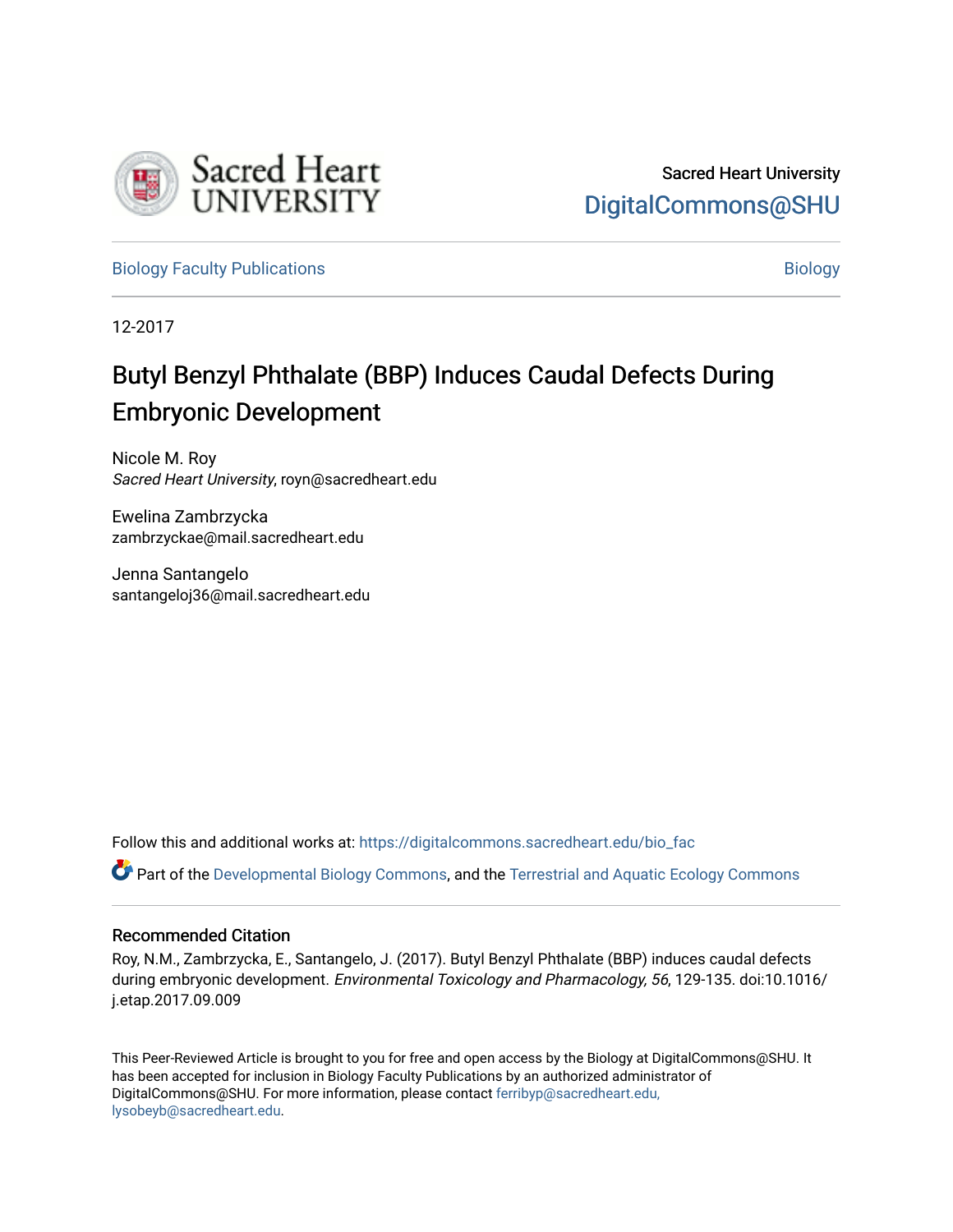### Accepted Manuscript

Title: Butyl Benzyl Phthalate (BBP) Induces Caudal Defects During Embryonic Development

Authors: Nicole M. Roy, Ewelina Zambrzycka, Jenna Santangelo



Please cite this article as: Roy, Nicole M., Zambrzycka, Ewelina, Santangelo, Jenna, Butyl Benzyl Phthalate (BBP) Induces Caudal Defects During Embryonic Development.Environmental Toxicology and Pharmacology <http://dx.doi.org/10.1016/j.etap.2017.09.009>

This is a PDF file of an unedited manuscript that has been accepted for publication. As a service to our customers we are providing this early version of the manuscript. The manuscript will undergo copyediting, typesetting, and review of the resulting proof before it is published in its final form. Please note that during the production process errors may be discovered which could affect the content, and all legal disclaimers that apply to the journal pertain.

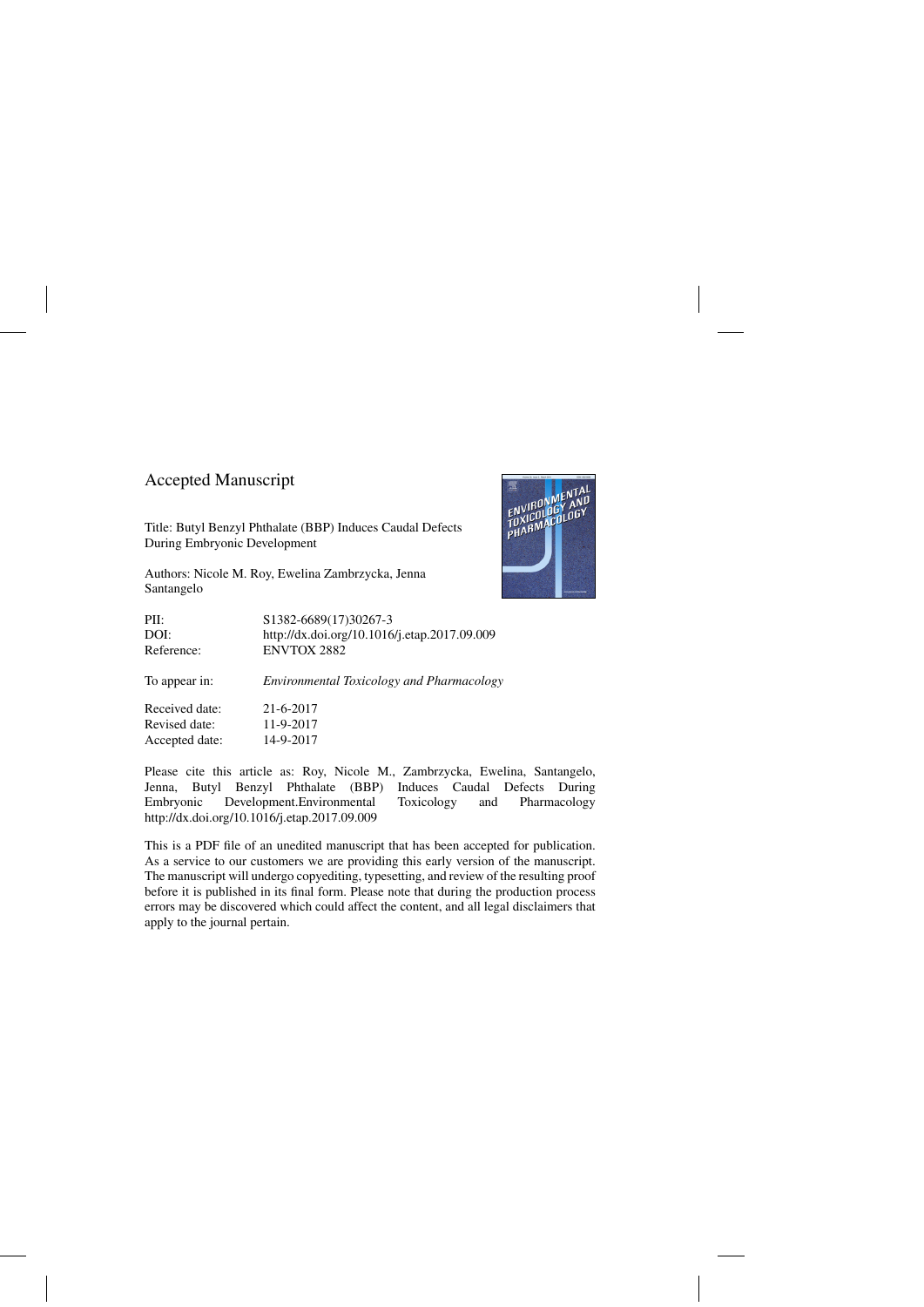# **Butyl Benzyl Phthalate (BBP) Induces Caudal Defects During Embryonic Development**

Nicole M. Roy<sup>a</sup>, Ewelina Zambrzycka<sup>a</sup> and Jenna Santangelo<sup>a</sup>

<sup>a</sup> Department of Biology, Sacred Heart University, Fairfield, CT

Corresponding Author

Nicole M. Roy

Phone: 203-365-4772

Fax: 203-365-4785

E-mail: [royn@sacredheart.edu](mailto:royn@sacredheart.edu)

Mailing Address: Sacred Heart University, Biology Department

5151 Park Ave, Fairfield, CT 06825

### **Highlights**

- BBP causes concentration dependent defects in caudal tail development
- BBP alters expression of *ntl* in the notochord and *myoD* in the muscle
- BBP causes defects in myofibrils and alteration to the vasculature

### **Abstract**

Butyl benzyl phthalate (BBP) is commonly added during the manufacturing of plastics to increase flexibility and elasticity. However, BBP leaches off of plastic and environment presence has been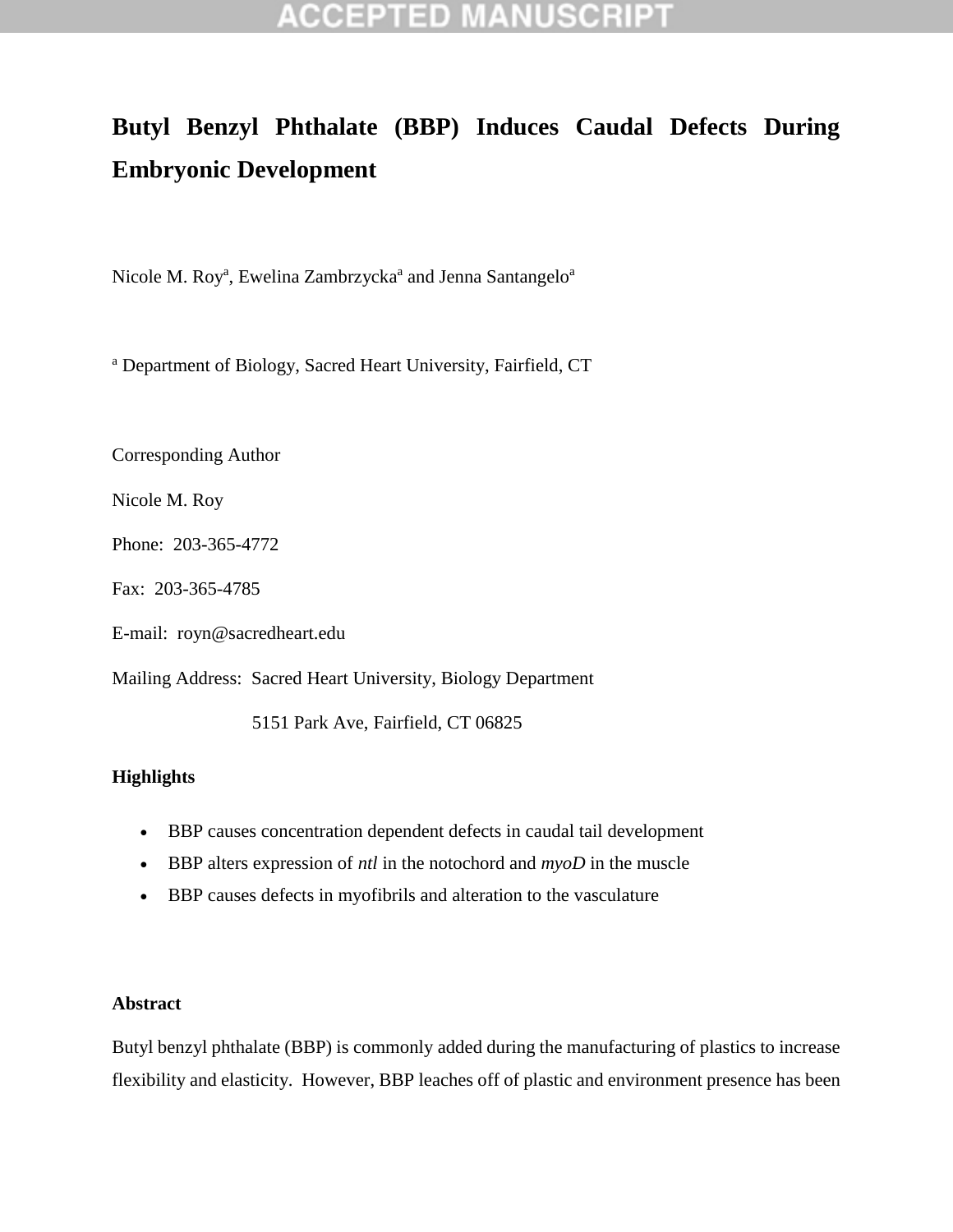detected in soil, groundwater and sediment potentially effecting organisms in the environment. Given the widespread uses of BBP in household, consumer goods and the presence of BBP in the environment, studies on developmental toxicity are needed. Here, we use a zebrafish model to investigate the early developmental toxicity of BBP. We treated gastrula staged embryos with increasing concentrations of BBP and noted concentration-dependent defects in caudal tail development, but the effect was caudal specific with no other developmental defects noted. *In situ* hybridization studies using muscle and notochord markers show alterations in muscle development and non-linear, kinked notochord staining. A more detailed antibody staining using a myosin specific marker shows disorganized myofibrils and a loss of chevron shaped somites. Furthermore, vascular development in the tail was also disrupted in a concentration dependent manner. We conclude that BBP is toxic to caudal development in zebrafish. The sensitivity of zebrafish during development to environmental toxins and chemicals has been useful in assessing the health of the aquatic environment. The results presented here are a useful early warning system for contamination that could affect human health.

Keywords: Zebrafish; Toxicity; Butyl Benzyl Phthalate, Caudal Development

### **1. Introduction**

Esters of phthalic acids or phthalates are chemicals routinely used in the manufacture of plastics to increase the flexibility and durability of plastic polymers. Each year, over three million metric tons of phthalates are produced globally and used primarily in polyvinyl chloride (PVC) [\(Schettler, 2006\)](#page-16-0), but are also found in vinyl flooring, building materials, toys and medical devices. Additionally, as an inert component, phthalates can be found in cosmetics, pesticides, pharmaceuticals, detergents and wood finishes [\(Chatterjee and Karlovsky, 2010;](#page-13-0) [Schettler, 2006\)](#page-16-0). Phthalate contamination occurs readily as phthalates are not chemically bound to plastics and leach easily into the environment [\(Adams et al., 1995;](#page-13-1) [Chatterjee and Karlovsky, 2010;](#page-13-0) [Schettler, 2006\)](#page-16-0).

With massive annual production and continuous release into the environment, phthalates can be found in measurable concentrations in aquatic ecosystems worldwide [\(Oehlmann et al.,](#page-15-0)  [2008\)](#page-15-0) including river waters and sediments [\(Yuwatini et al., 2006\)](#page-18-0) and municipal waste waters [\(Wibe et al., 2002\)](#page-17-0). Studies have documented the aquatic toxicity of numerous phthalate esters on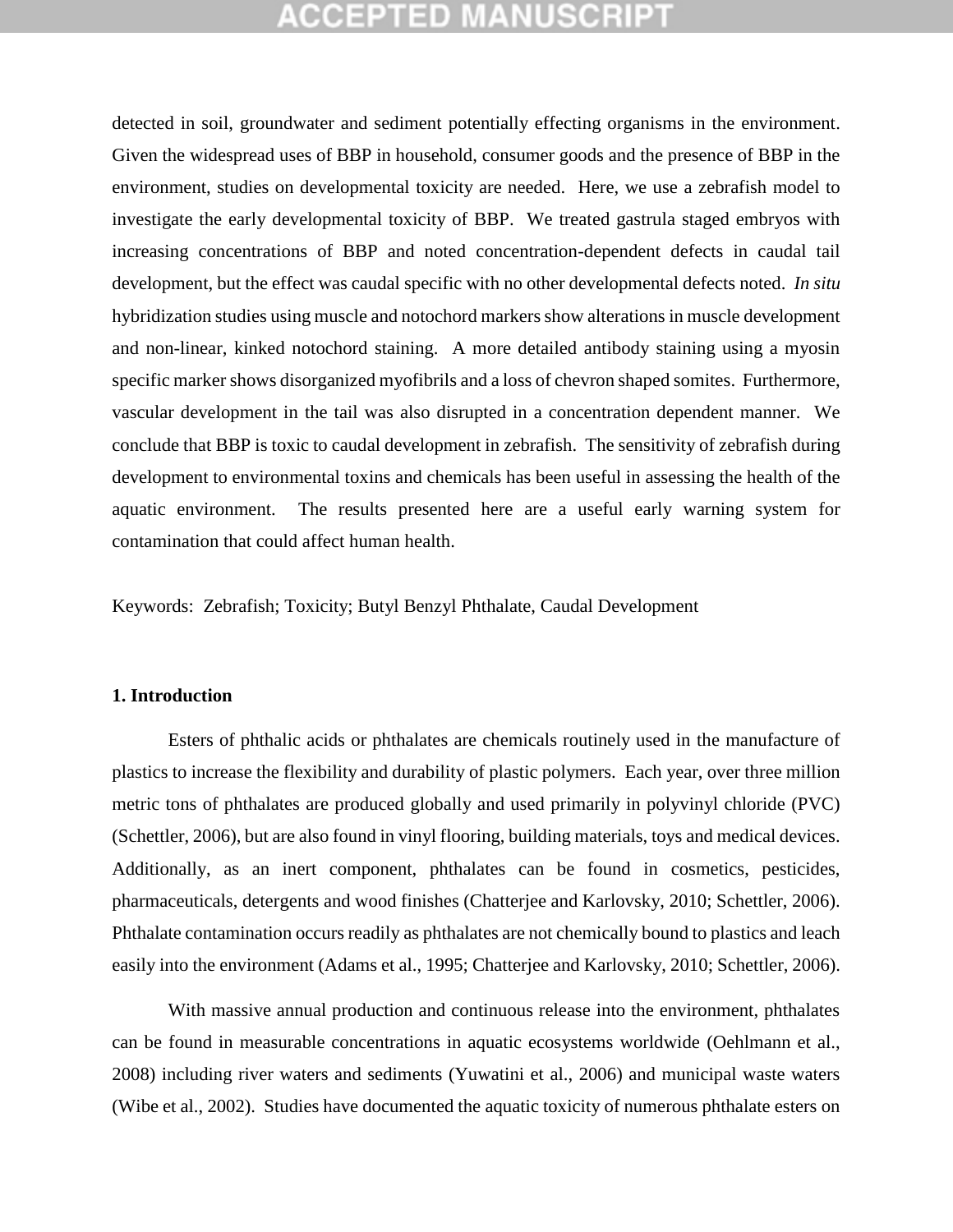fresh and saltwater microorganisms, algae, invertebrates and fish [\(Adams et al., 1995;](#page-13-1) [Staples et](#page-17-1)  [al., 1997\)](#page-17-1). However, phthalate detection is not isolated to aquatic environments. Phthalates have been found in food and food packing materials [\(Cao, 2010;](#page-13-2) [Page and Lacroix, 1995;](#page-15-1) [Schecter et](#page-16-1)  [al., 2013\)](#page-16-1), human blood [\(Wan et al., 2013\)](#page-17-2), breast milk [\(Main et al., 2006;](#page-15-2) [Zimmermann et al.,](#page-18-1)  [2012\)](#page-18-1), urine [\(Lin et al.,](#page-15-3) 2011) and home dust [\(Abb et al., 2009;](#page-13-3) [Bornehag et al., 2004;](#page-13-4) [Rudel et al.,](#page-16-2)  [2003\)](#page-16-2). Phthalates easily pass the placenta from maternal blood to the developing fetus [\(Latini,](#page-15-4)  [2005;](#page-15-4) [Planello et al., 2011\)](#page-16-3).

Amongst the phthalate esters family, butyl benzyl phthalate (BBP) is the environmentally present phthalate with the most documented health effects in humans and animals [\(Bornehag et](#page-13-4)  [al., 2004;](#page-13-4) [Chatterjee and Karlovsky, 2010;](#page-13-0) [Swan, 2008\)](#page-17-3). Most of the effects of BBP in fish and rats have been documented on adults or on the developing reproductive system and demonstrated estrogen-mimicking properties [\(Jobling et al., 1995;](#page-14-0) [Sharpe et al., 1995\)](#page-17-4). For example, in pikeperch exposed to BBP, disrupted gonadal differentiation, delayed testicular development and feminization were observed [\(Jarmolowicz et al., 2014\)](#page-14-1). In zebrafish, BBP exposure disrupted sex hormone balances by altering steroidogenic genes [\(Sohn et al., 2016\)](#page-17-5) and decreased sperm quality in the males exposed to BBP [\(Oehlmann et al., 2009\)](#page-15-5). Teratogenic effects in rats have also been reported including testicular toxicity, decreased testosterone, decreased sperm production and altered sexual development [\(Ema et al., 1991;](#page-14-2) [Ema and Miyawaki, 2002;](#page-14-3) [Gray et al., 2000;](#page-14-4) [Lyche](#page-15-6)  [et al., 2009;](#page-15-6) [Parks et al., 2000;](#page-16-4) [Piersma et al., 2000\)](#page-16-5). Behavioral effects of BBP have been noted in the threespine stickleback and *Fundulus heteroclitis* each having demonstrated alterations in shoaling and bottom-dwelling behaviors [\(Kaplan et al., 2013;](#page-14-5) [Wibe et al., 2002\)](#page-17-0). BBP also alters social interactions and fear conditioning in rats [\(Betz et al., 2013\)](#page-13-5) as well as alters feeding behavior in threespine stickleback [\(Wibe et al., 2004\)](#page-17-6). There are limited investigations into the embryotoxicity of BBP, but previous reports using zebrafish embryos have documented tail curvature and a lack of touch response in a 72 hour acute toxicity test as well as the estrogenic activity of BBP [\(Chen et al., 2014\)](#page-13-6). Mice also display a concentration-dependent embryolethality and developmental malformations [\(Saillenfait et al., 2003\)](#page-16-6).

Besides BBP's anti-androgenic effects on sex development, mechanistically, not much is known about how BBP induces toxic effects. However, a recent study in zebrafish has shown 7 day BBP exposed fish demonstrated decreased acetylcholinesterase (AChE) activity as well as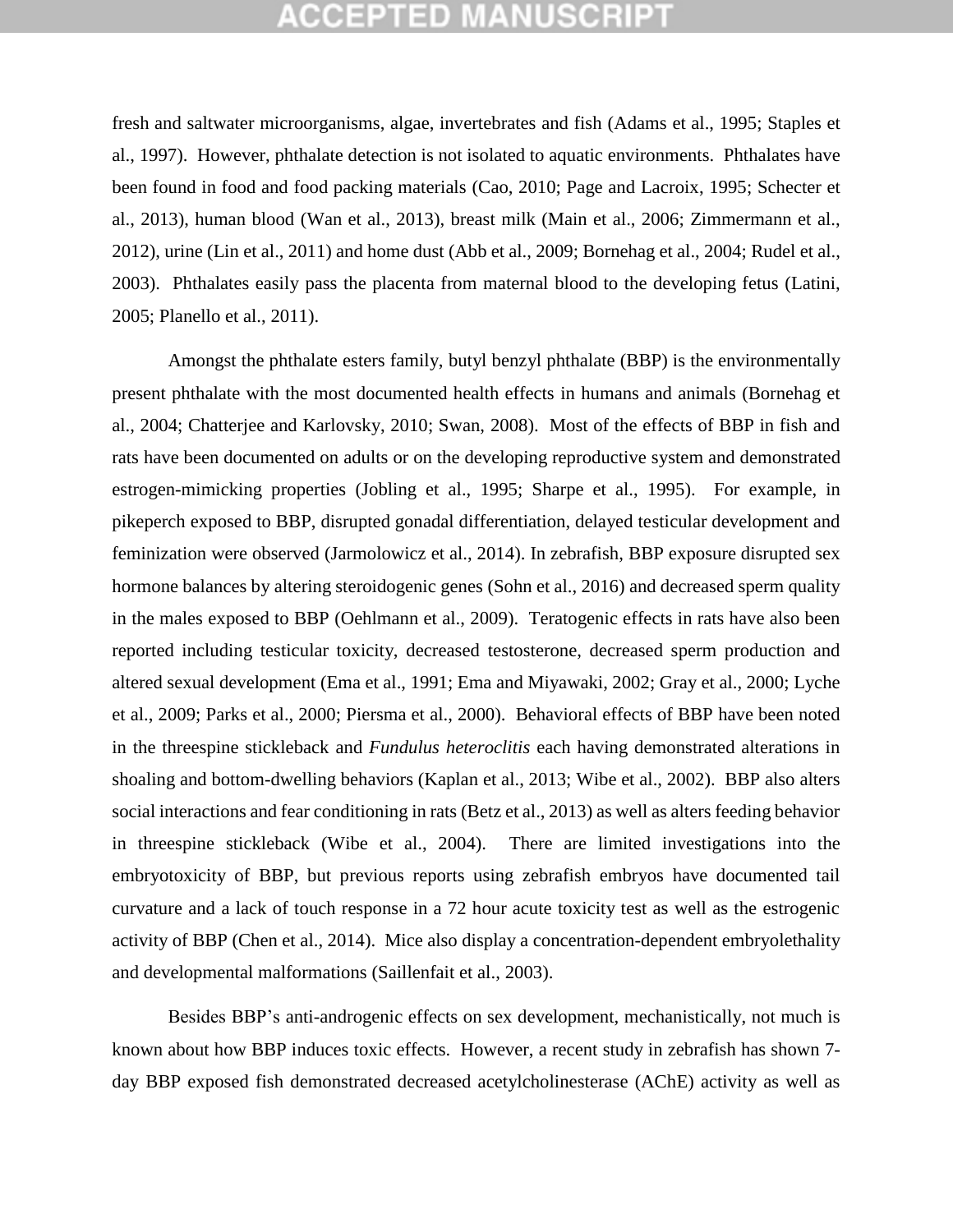alterations in superoxide dismutase (SOD) activity [\(Zhang et al., 2014\)](#page-18-2). BBP has also been shown to suppress calcium signaling coupled to nicotinic acetylcholine receptors in cell lines [\(Liu et al.,](#page-15-7)  [2009\)](#page-15-7).

The massive production volume and widespread usage of phthalates has made the presence of phthalates ubiquitous in the environment. Fish become exposed in the water column, by sediment or food and phthalates can work their way up the food webs to affect higher order vertebrates and humans. Thus, understanding the developmental effects of BBP exposure is an important consideration. Here, we investigated the embryotoxicity of BBP using zebrafish as a model. Zebrafish are a commonly used vertebrate model in developmental toxicology to monitor environmental contaminants given their high fecundity, rapid external development, transparent embryos, ability to absorb chemicals and their genetic similarity to higher order vertebrates [\(Hill](#page-14-6)  [et al., 2005\)](#page-14-6).

#### **2. Materials and Methods**

### *2.1 Zebrafish Husbandry and Breeding*

Adult zebrafish were housed in a zebrafish module (Aquatic Habitats, Inc) on a 14:10 hour light:dark cycle. Water quality (pH, ammonia, nitrate, nitrite, salinity) was monitored daily and fish were fed brine shrimp supplemented with TetraMin® flake food twice a day. For breeding, two male and two female adult fish were placed in a standard breeding box at night [\(Westerfield,](#page-17-7)  [1993\)](#page-17-7). The following morning, embryos were collected and placed in 30% Danieau Buffer [\(Westerfield, 1993\)](#page-17-7) prior to treatment.

### *2.2 Embryo Treatments*

Butyl benzyl phthalate was obtained from Sigma-Aldrich (308501). Treatment concentrations of 10-30µM were diluted in 30% Danieau Buffer. Methanol was used as a vehicle [\(Chen et al., 2014\)](#page-13-6) to increase solubility with a final concentration in diluted samples not greater than 0.1%. All treatments were performed in glass petri dishes. Treatments began at the onset of gastrulation (6 hpf (hours post-fertilization)) and embryos were continuously treated until 24hpf when they were either live imaged, fixed or processed. This developmental time window was chosen as it covers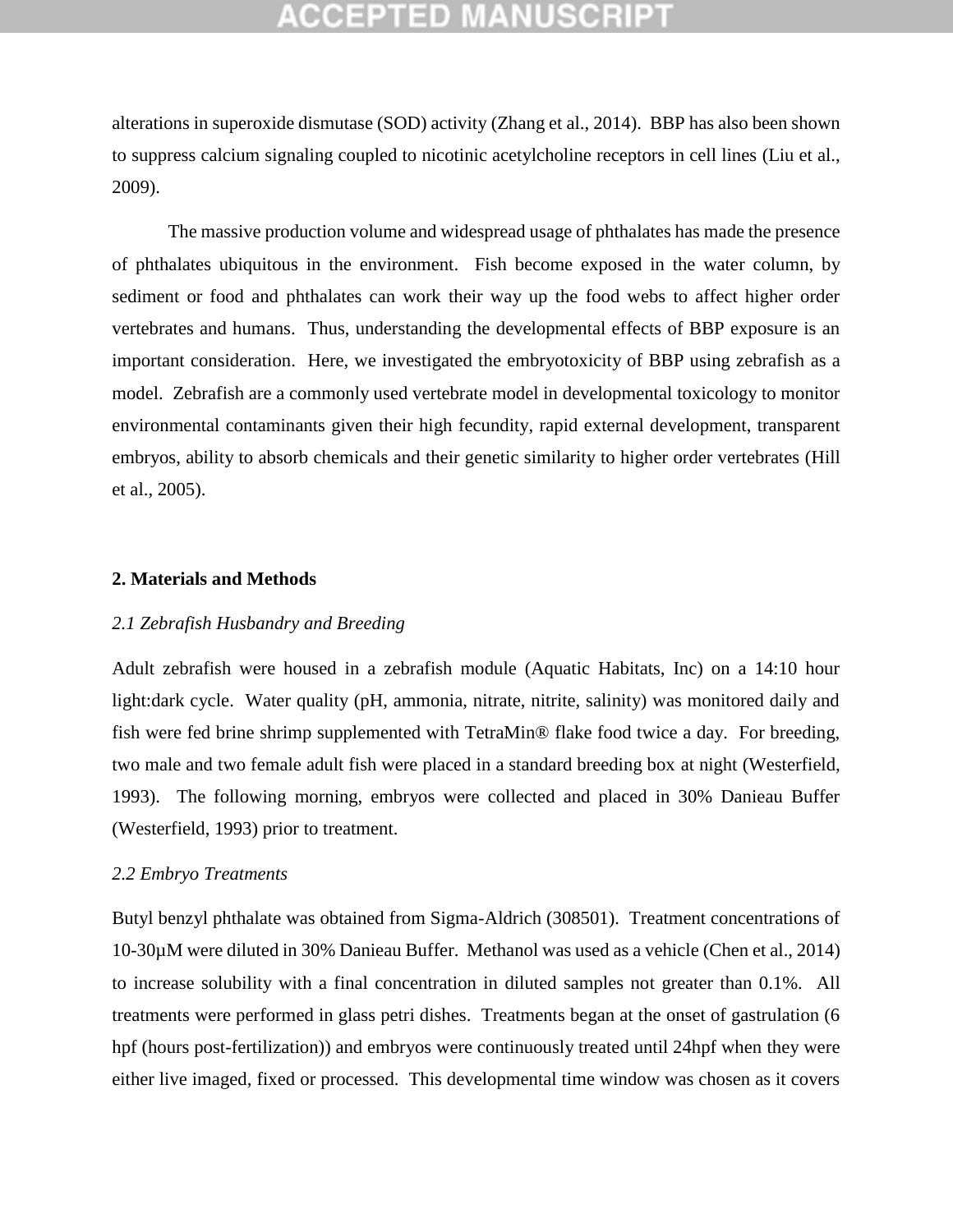gastrulation through segmentation, somitogenesis and neurulation, which establishes the larval and adult body. Embryos were staged according to the Kimmel staging series [\(Kimmel et al., 1995\)](#page-14-7). Treatment protocols were approved by the Sacred Heart IACUC (Institutional Animal Care and Use Committee) committee as meeting ethical standards. Treatments were repeated three times on separate occasions, minimum number of embryos per treatment concentration (0, 10, 20 and 30µM) was 20.

### *2.3 Imaging and Microscopy*

Live images were attained using a Leica dissection microscope with a Nikon Digital Sight DS-2Mv digital camera with Q-Capture software. Live embryos were sedated for imaging with tricaine methanesulfonate (MS-222) [\(Westerfield, 1993\)](#page-17-7). Fluorescent images of live transgenic embryos (*fli1-gfp*) (green fluorescent protein) [\(Lawson and Weinstein, 2002\)](#page-15-8), live acridine orange staining or fixed fluorescent antibody staining were imaged with a Nikon Eclipse E400 fluorescent microscope attached to an Andor Zyla sCMOS cooled CCD (charge-coupled device) camera using Q-Capture software. For all live images, transgenic or fixed, embryos were placed in a depression slide in a pool of 3% methylcellulose thickening medium to aid its positioning.

### *2.4 Whole Mount in situ Hybridization and Immunohistochemistry*

In situ hybridization protocols were previously described [\(Roy et al., 2015;](#page-16-7) [Sagerstrom et al.,](#page-16-8)  [1996\)](#page-16-8). The *ntl* (*no tail*) probe, a common notochord marker and the *myoD* (*myogenic differentiation*) probe, a common muscle marker, were generous gifts from the Sagerstrom Lab at the University of Massachusetts Medical Center. The antisense *ntl* and *myoD* probes were digoxigenin (DIG) labeled (Roche Life Sciences, 11209256910) and transcribed using a T7 and SP6 in vitro transcription kit respectively (Promega, P1450). Probes were visualized in whole mount using an anti-DIG antibody (Roche Life Sciences, 11093274910) conjugated to nitroblue tetrazolium and bromo-4-chloro-indolyl phosphate (NBT/BCIP, Promega, S3771).

Whole mount immunohistochemistries were performed as previously described [\(Barresi et](#page-13-7)  [al., 2001;](#page-13-7) [Devoto et al., 1996;](#page-14-8) [Roy et al., 2015\)](#page-16-7) using a myosin heavy chain specific antibody (F59, Developmental Studies Hybridoma Bank, University of Iowa). A 1:5 dilution of F59 antibody was used along with a 1:200 dilution of a FITC-labeled goat anti-mouse secondary antibody (Santa Cruz Biotechnology).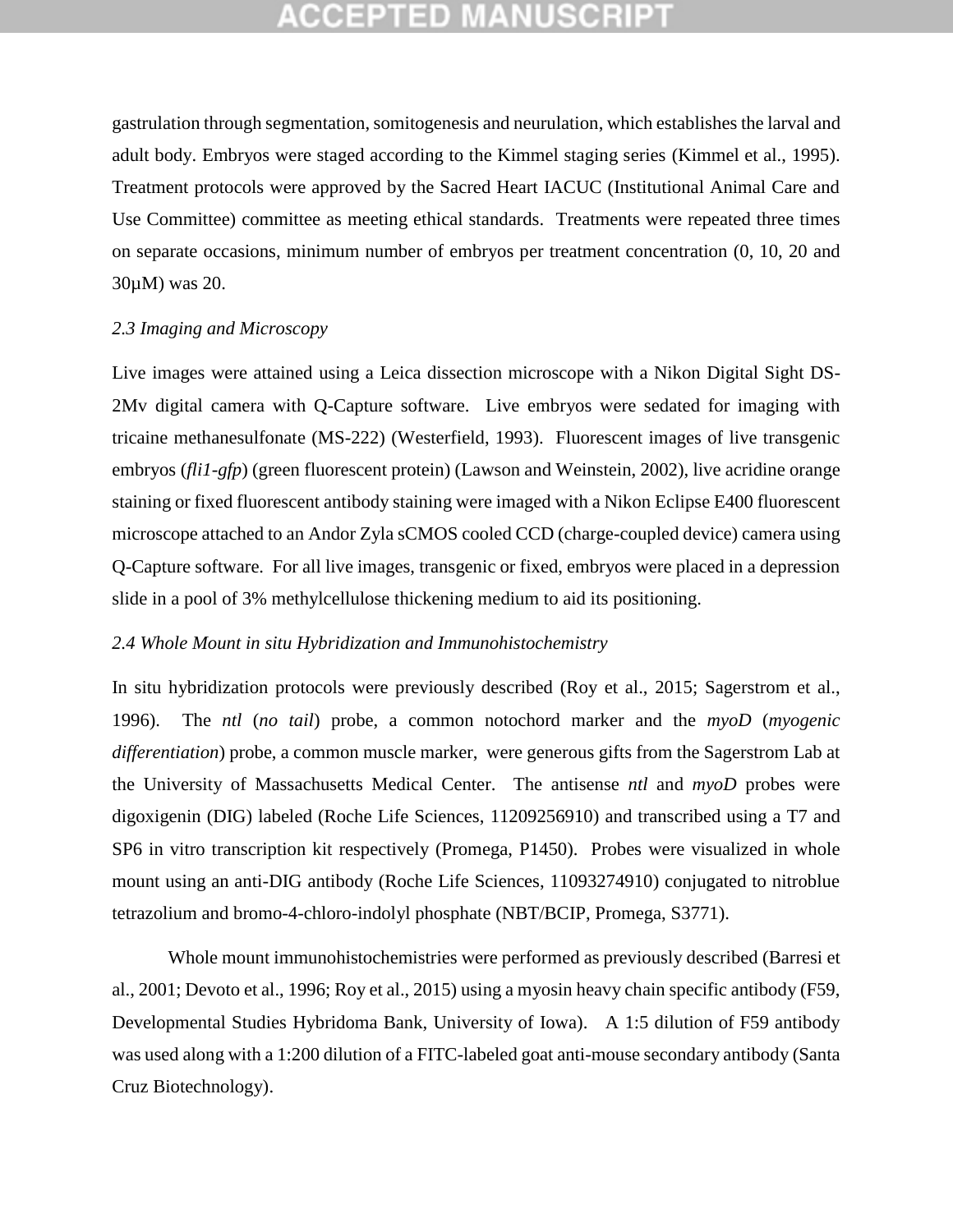#### *2.5 Cell Death*

Acridine Orange was obtained from Sigma-Aldrich (A6014) and prepared to a stock solution of 1mg/ml in distilled water. Embryos were treated in 1µg/ml dilution in 30% Danieau Buffer for 1 hour and 30 minutes in the dark, washed extensively and imaged as described above.

### **3. Results**

#### *3.1 Live Gross Morphology*

To investigate general body morphology after BBP treatment, live embryos were imaged at 24hpf. All treatment levels demonstrated normal neural morphology. Fore, mid and hindbrains were normal, otic vesicles were present and lens and retinas were developed in relation to controls (Fig. 1, A-D). However, caudal tail development was altered. Control tails demonstrated straight extension, with a linear notochord and classic, chevron shaped somites (Fig. 1A'). BBP treatments demonstrated a concentration-dependent increase in tail defects. The low concetration (10µM) demonstrated a slight loss of linear extension with a slightly curvy notochord. Somites were still present and boundaries clearly defined (Fig. 1B'). At the 20µM concentration, the tails started to curve and extension was limited, the notochord was wavy and the somites were irregularly shaped and spaced and difficult to define. Necrosis at the tail tip was also seen (Fig. 1C'). At the high concentration (30µM), there was no tail extension, the notochord demonstrated an undulating pattern, no somites were detected and necrosis was present (Fig. 1D').

#### *3.2 Notochord Development*

The *ntl* gene is a commonly used marker for the notochord, [\(Schulte-Merker et al., 1994;](#page-16-9) [Yamada et al., 1991\)](#page-17-8) which serves as a signaling source to pattern tissue including the paraxial (somatic) mesoderm [\(Stemple, 2005\)](#page-17-9). Control embryos demonstrated smooth *ntl* staining along the length of the notochord up to the tailbud by 24hpf (Fig. 2A, A'). Increasing concentrations of BBP induced alterations in *ntl* staining in a concentration-dependent manner (Fig. 1 B-D') in correlation with the wavy and undulating patterns seen in live imaging (Fig. 1) by 24hpf. Examination of *ntl* staining at an earlier developmental timepoint, the bud stage, marking the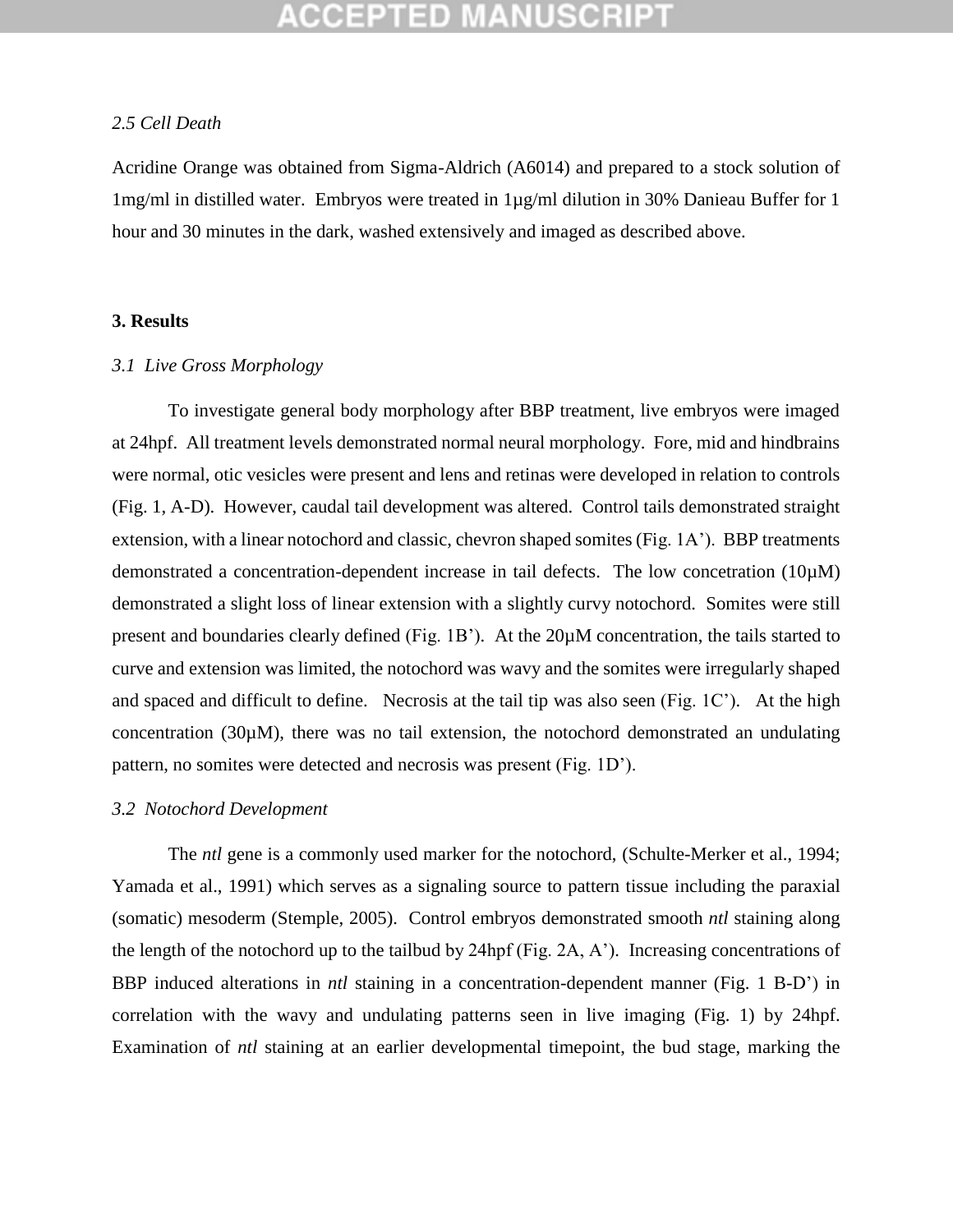beginning of the segmentation period when somites form, showed no change in axial mesoderm staining in any treatment level (Fig. 2, E-H).

### *3.3 Muscle Development*

As changes were seen in somite boundaries and patterning in live imagery, we sought to more specifically define the somatic changes via in situ hybridization with *myoD*, a basic helixloop-helix (bHLH) transcription factor with a major role in myogenesis [\(Weinberg et al., 1996\)](#page-17-10). At 24hpf, control embryos demonstrated *myoD* staining within each somite block with the strongest staining at the tail (Fig.3 A). Increasing concentrations of BBP induced alterations in *myoD* staining in a concentration dependent manner (Fig. 3, B-D). At 10 $\mu$ M BBP it was difficult to note major changes as *myoD* staining appeared normal, but by 20µM, loss of patterning was seen, with somites becoming disorganized. By 30µM, no somite patterning with *myoD* staining was detected.

To further characterize muscle changes, an F49 immunohistochemistry specifically marking myosin heavy chain was performed. In control embryos, myosin stained muscle fibers were apparent in a linear pattern within each chevron shape somite (Fig. 4, A). At the 10 $\mu$ M BBP treatment level, the somite boundaries were noted, but individual muscle fibers lost their linear shape demonstrating wavy muscle fibrils (Fig.4, B). At the  $20\mu$ M concentration, myofibrils started to lose any pattern and somite boundaries were becoming unclear (Fig. 4, C). This phenotype became more severe at  $30\mu$ M (Fig. 4, D), no muscle pattern or fibers were detected.

#### *3.4 Vasculature*

To investigate if the alterations detected in musculature affected vascularization of the trunk and tail, we utilized *fli-1 gfp* transgenic embryos where the *fli-1* promoter drives expression of GFP in developing endothelial blood vessels [\(Lawson and Weinstein, 2002\)](#page-15-8). By 24hpf in control embryos, GFP was expressed in the intersegmental vessels (ISVs) which extend up through the somites from the dorsal aorta (DA) to the dorsal longitudinal anastomotic vessel (DLAV) (Fig 5. A,B). Increasing concentrations of BBP induced alterations in the developing vasculature in a concentration-dependent manner. These defects included truncation of the vessels and a lack of migration through the somite to the DLAV (Fig. 5C) or branching of the vessels (Fig. 5D, E) for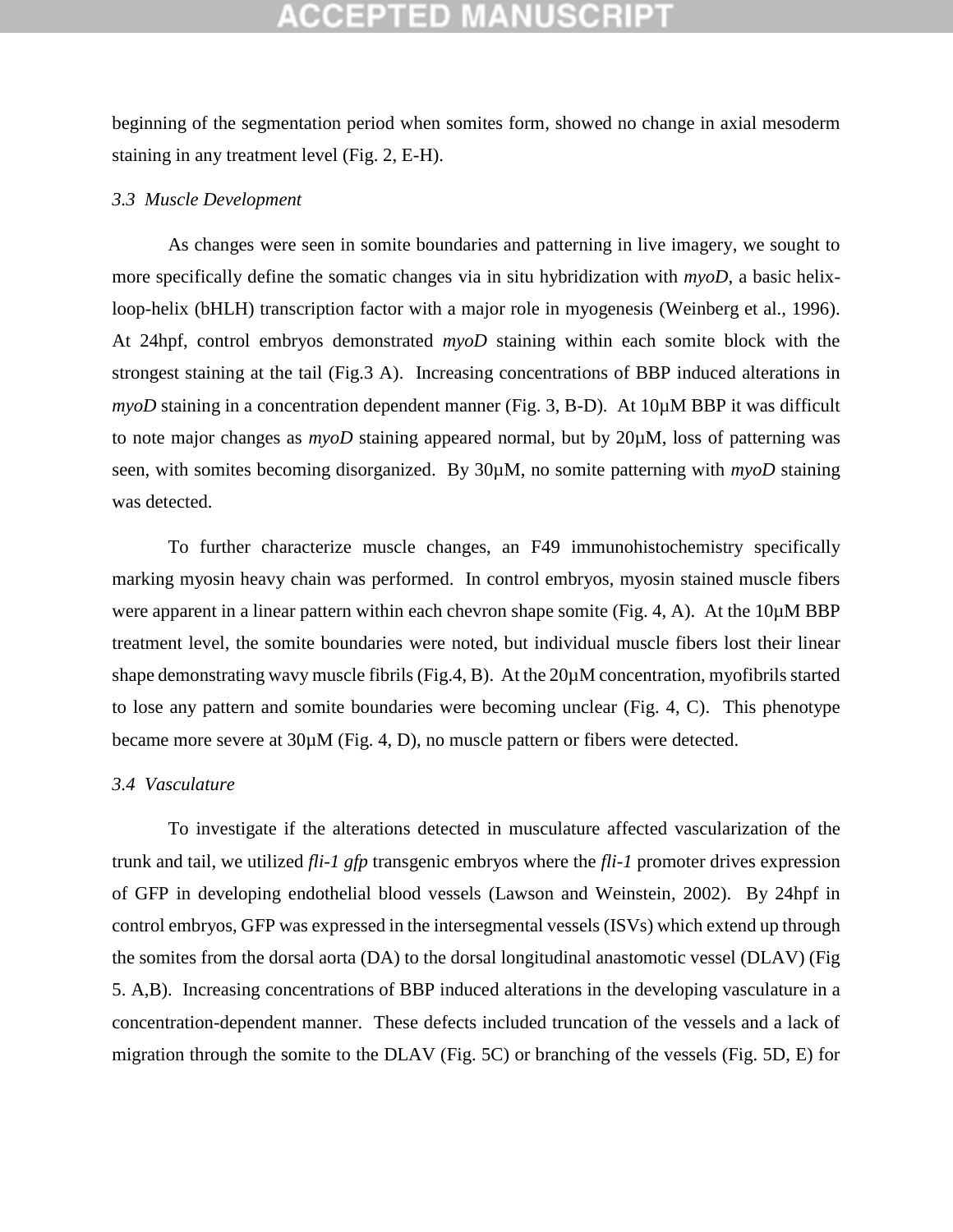## CCEPTED

10 and 20µM concentrations of BBP. By 30µM BBP, little to no vascularization was seen in the tail region.

### *3.5 Cell Death*

Lastly, we tested if BBP caused an increase in cell death. At 24hpf in control embryos, cell death was not noted in the trunk somites or tail (Fig. 6A). At 10µM, few spots were seen throughout the somite region, but clusters could be seen in tail region. At the 20µM concentration, the tails started to curve (Fig. 1C') and cell death was noted within the somite bodies and the tail (Fig. 6C). At the high concentration (30µM), where there was no tail extension (Fig. 1D'), cell death was also noted throughout the curved tail with clustering at the tail tip (Fig. 6D).

### **4. Discussion**

Here we find that treatment with BBP results in loss of proper somite patterning and ventral bending of the tail. It has recently been reported that BBP exposure in zebrafish causes decreased acetylcholinesterase (AChE) activity [\(Zhang et al., 2014\)](#page-18-2). Acetylcholine (ACh) is normally released from motoneuron terminals and migrates through the neuromuscular junction (NMJ) to bind to acetylcholine receptors (AChRs) clustered on the muscle membrane [\(Buss and Drapeau,](#page-13-8)  [2001\)](#page-13-8). Once bound, the muscle is depolarized causing calcium to be released from the sarcoplasmic reticulum into the cytosol. Increasing cytosolic calcium levels activate troponin, which initiates sliding actions of actin and myosin inducing muscle contraction. Excess ACh within the NMJ is rapidly degraded by the enzyme acetylcholinesterase (AChE). The rapid removal of excess ACh within the NMJ along with decreasing cytosolic calcium levels performed by  $Ca^{+2}$ -ATPase pumps is critical for normal muscle relaxation [\(Hirata et al., 2004\)](#page-14-9). Thus, acetylcholinesterase is a crucial enzyme for muscle functionality. In zebrafish AChE mutants that lack ACh hydrolysis, embryos demonstrate abnormal myofibril organization and develop paralysis [\(Behra et al., 2002\)](#page-13-9). Exposure to the AChE inhibitor diisopropylfluorophosphate (DFP) induced abnormal somites and a ventral bend of the tail [\(Hanneman, 1992\)](#page-14-10). Here we find that treatment with BBP results in loss of proper somite patterning similar to what is seen in AChE mutants and the ventral bending seen with DFP treatment phenocopies what we see in our higher treatment concentrations (Fig. 1C,D). Thus, it might suggest that the defects we see are a result of BBP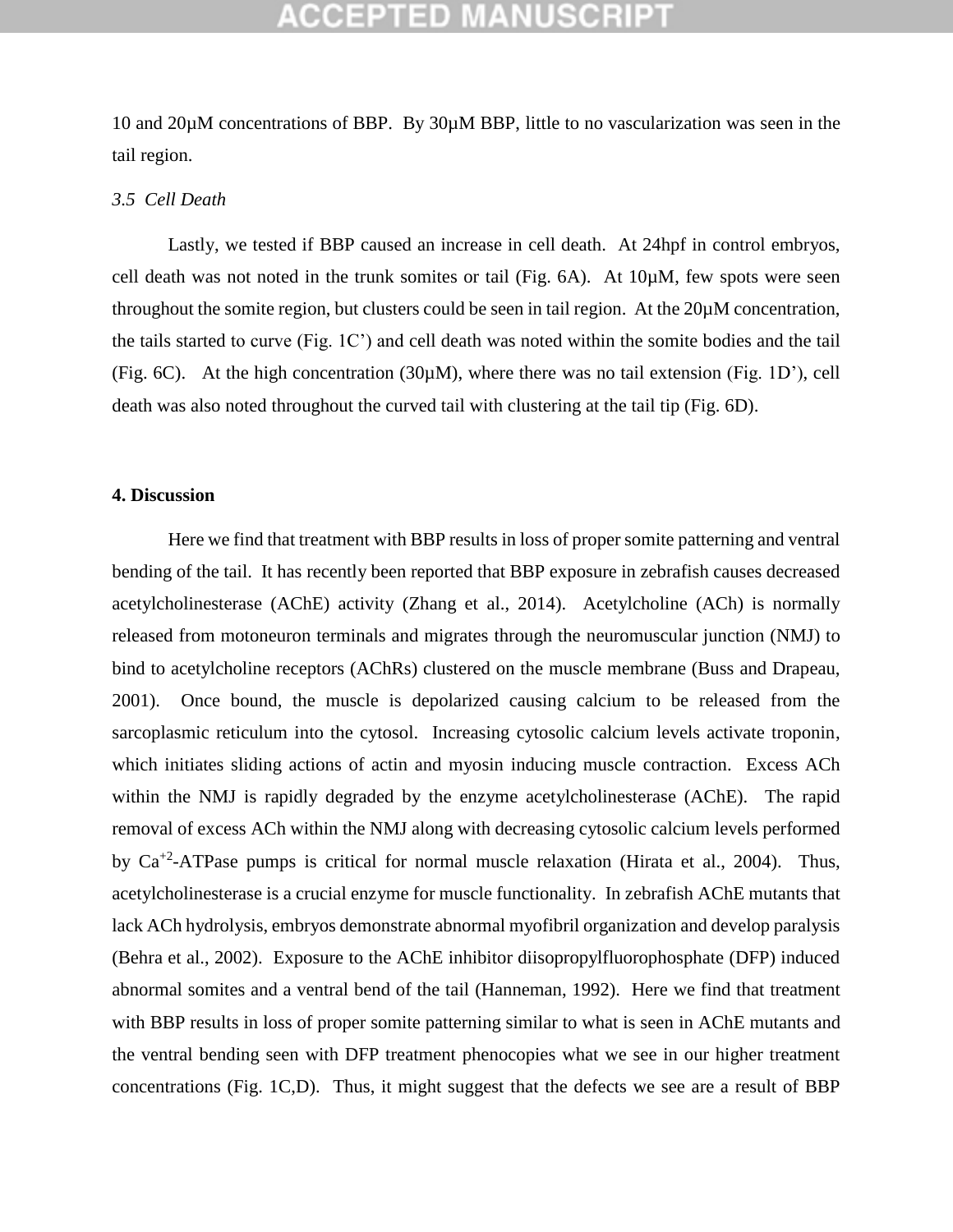blocking acetylcholinesterase causing overstimulation of muscle activity. However, we did not specifically test this and the exact mechanism by which BBP blocks AChE is not yet known [\(Zhang](#page-18-2)  [et al., 2014\)](#page-18-2). We also find that myofibril organization is lost and results in a thinner disorganized pattern in the lower concentration of BBP (Fig. 4B). This agrees with what is noted by others investigating myofibrils in *ache* and *twister* mutants [\(Behra et al., 2002;](#page-13-9) [Hirata et al., 2004;](#page-14-9) [Lefebvre et al., 2004\)](#page-15-9) who note altered arrangement and/or integrity of myofibrils, myofibrils that were splayed apart or absent and fibers that were less fasciculated.

Here, we find that increasing concentrations of BBP induce alterations in *myoD* staining and by the highest concentration, *myoD* somatic staining is absent (Fig. 3). This is not surprising given the defects noted in somites in live images. *myoD* expression occurs during the period when somites are forming [\(Weinberg et al., 1996\)](#page-17-10) and if somatic development is affected, we would expect to see correlative defects in *myoD* staining.

In zebrafish muscle, superoxide dismutase (SOD), the enzyme responsible for eliminated dangerous superoxide radicals, has been shown to be induced in BBP treatments. As the dose of BBP increased and more radicals developed, SOD synthesis was likely induced [\(Zhang et al.,](#page-18-2)  [2014\)](#page-18-2). Oxidative stress induced necrosis is a common phenomenon when SOD cannot keep up with the level of radicals being produced. We find in higher concentrations of BBP, necrosis was noted (Fig. 1C,D). The necrosis seen is likely the reason for the lack of myofibrils noted in F59 staining (Fig. 4C,D). Acridine orange staining also noted cell death. Increasing concentrations of BBP induce higher levels of cell death (Fig. 6). These results indicate that higher concentrations of BBP are toxic to the developing embryo possibly due to increases in SOD although that was not specifically tested here.

Lastly, we examined the effect BBP has on the vasculature. Specifically, we investigated intersegmental vessels (ISVs) which extend up through the somites from the dorsal aorta (DA) to the dorsal longitudinal anastomotic vessel (DLAV). We found that increasing concentrations of BBP induced truncation and migratory defects and/or branching of the vessels (Fig. 5). This is not a surprising result given the ISVs run in parallel with the somite borders and somite changes were detected. By the highest concentration, little to no vascular pattern in the tail was seen suggesting that the higher concentration of BBP is toxic to the developing embryo.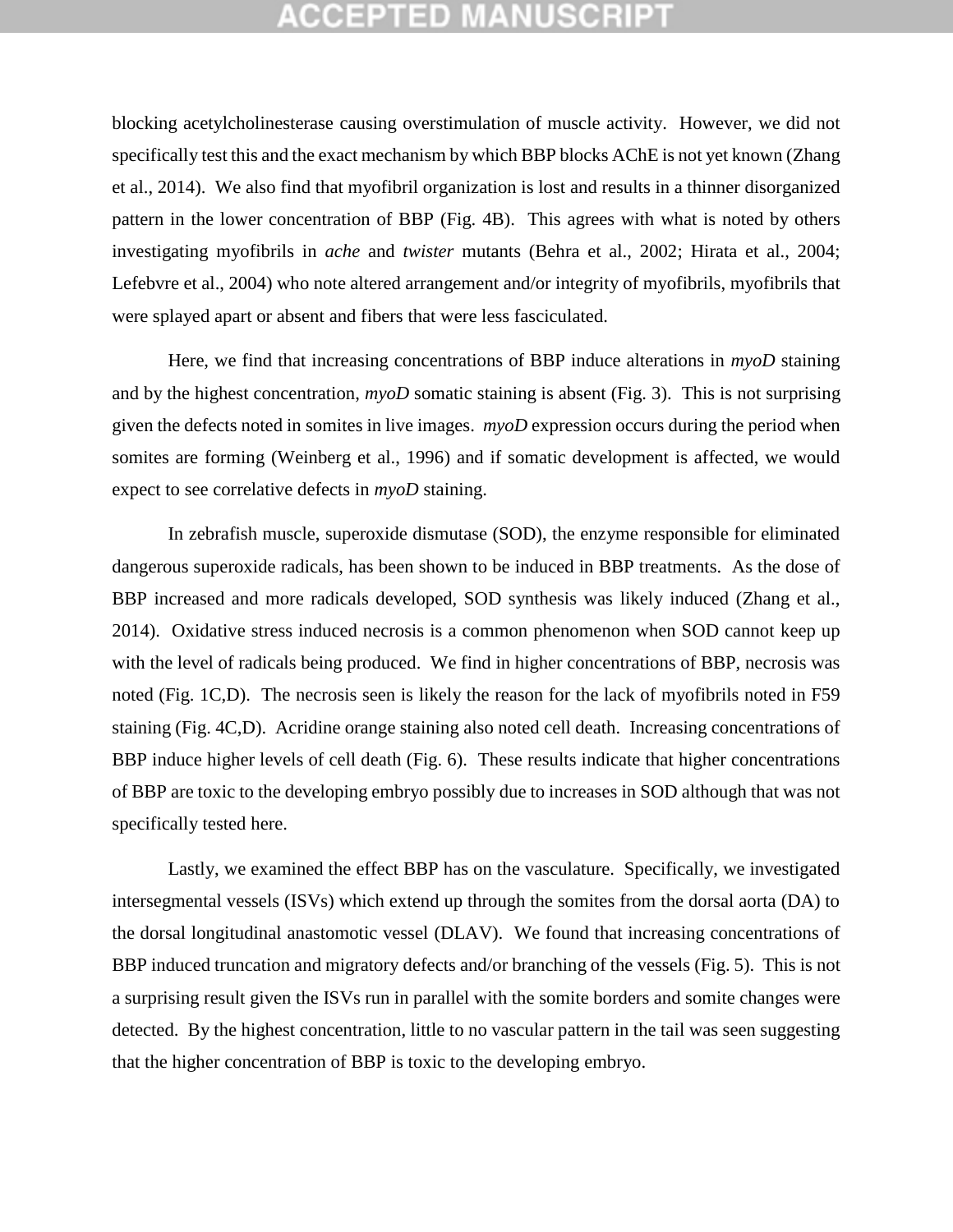Alternatively, one could argue BBP alters notochord formation (seen in Fig. 2) and the effect seen on muscle is secondary to the notochord defects. The notochord is necessary for somite patterning and is required to induce muscle cell pioneers, which develop into the adaxial mesoderm [\(Felsenfeld et al., 1991;](#page-14-11) [Halpern et al., 1993\)](#page-14-12). Specificaly, *ntl* is necessary to induce adaxial muscle development and *myoD* expression in the paraxial mesoderm [\(Odenthal et al., 1996;](#page-15-10) [Weinberg et al., 1996\)](#page-17-10). However, in contrast to our results, by 24hpf in *ntl* mutant embryos, somites do not become lost or disorganized as we see, but are reported to become block-like and columnar shaped [\(Halpern et al., 1993\)](#page-14-12) or described as U-shaped [\(Odenthal et al., 1996\)](#page-15-10). Additionally, a decreased number of muscle fibers have been noted in *ntl* mutants [\(Stickney et al.,](#page-17-11)  [2000\)](#page-17-11) whereas we did not detect a decrease or loss in muscle fibers until the higher toxic concentration (Fig. 4D), but rather noted disorganized myofibrils (Fig. 4 B,C).

Zebrafish are a common toxicological model. Zebrafish have high fecundity allowing for large sample sizes and high throughput screens for toxicity [\(Hill et al., 2005\)](#page-14-6). Their rapid *ex utero* and transparent development allows one to test toxicological endpoints at various stages of development, asses behavior in response to chemical exposure as well as address transgenerational outcomes [\(Sipes et al., 2011;](#page-17-12) [Yang et al., 2009\)](#page-17-13). Most importantly, zebrafish can be used in monitoring the aquatic environment [\(Dai et al., 2014\)](#page-14-13). Zebrafish have been used to monitor common environmental pollutants like heavy metals, endocrine disruptors and organics [\(Bambino](#page-13-10)  [and Chu, 2017;](#page-13-10) [Dai et al., 2014\)](#page-14-13) . Use of zebrafish embryos have been well documented as sentinels in aquatic ecosystems [\(Carvan et al., 2000;](#page-13-11) [Mizell and Romig, 1997;](#page-15-11) [Scholz et al., 2008\)](#page-16-10). Determining if a chemical effects embryonic development is essential to determining if the chemical is a risk to the environment and ultimately to human health [\(Mizell and Romig, 1997\)](#page-15-11). Here, our endpoints on BBP toxicity in zebrafish during development will help environmental toxicologists in monitoring water contamination and provide key endpoints that provide an early warning signal for waters that could be dangerous for human health.

#### **5. Conclusion**

Here, we have shown that BBP is toxic to caudal development in zebrafish embryos. We demonstrate that somite patterning, myofibril arrangement and a muscle specific marker, *myoD* expression are altered in a concentration-dependent manner in which higher concentrations become toxic. Vasculature is also altered as a result of changes in somite development. Increases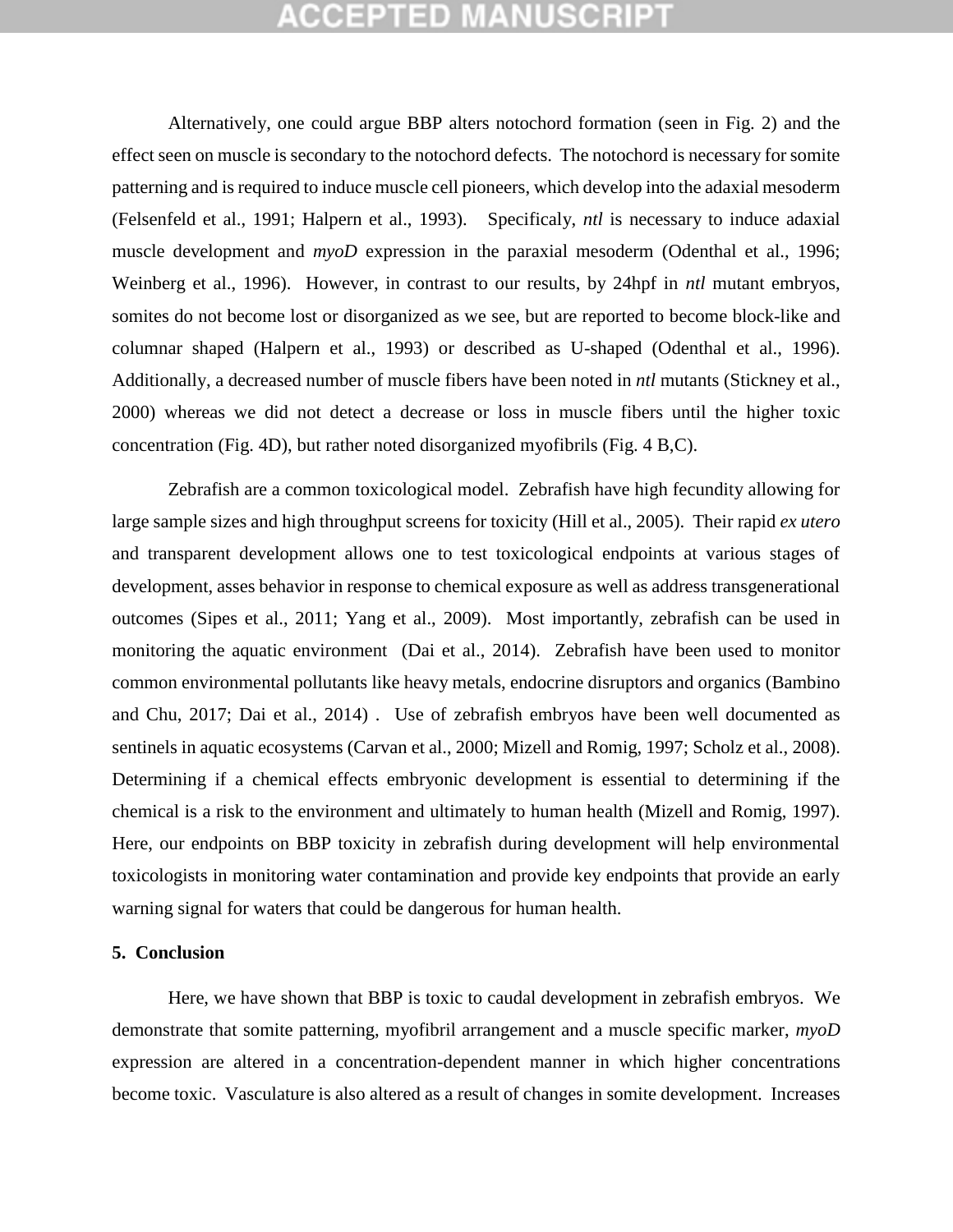# **ACCEPTED MANUSCRIPT**

in cell death are noted in a concentration-dependent fashion. Further studies will investigate the effect BBP treatments have on movement and behavior as well as innervation of primary and secondary motorneurons, but that was beyond the scope of this preliminary study.

### **Acknowledgements**

The authors wish to thank the Lawson Lab (University of Massachusetts Medical Center) for the *fli-1* transgenic fish and Dr. Charles Sagerstrom for the *ntl* and *myoD* DNA plasmid.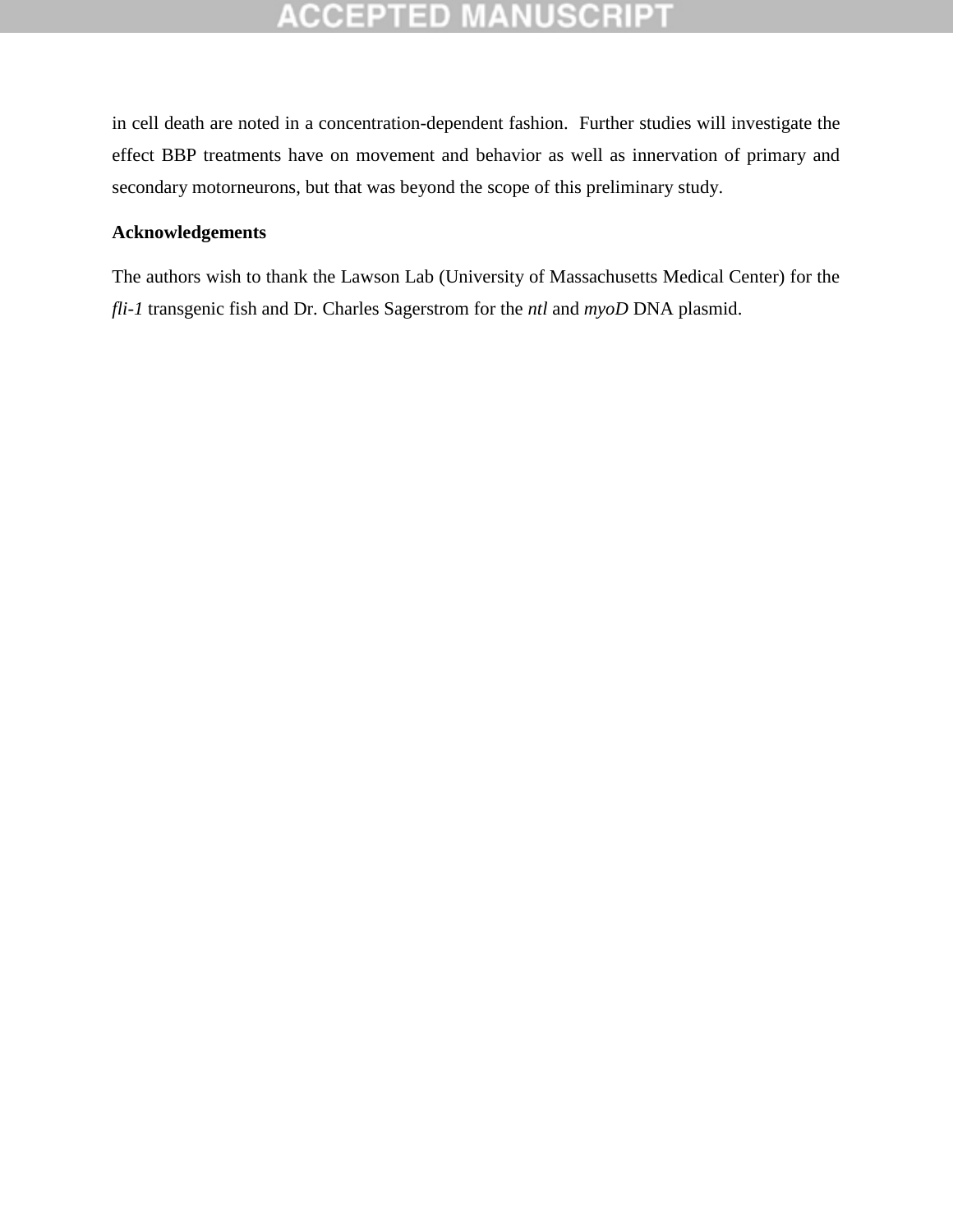#### **References**

<span id="page-13-3"></span><span id="page-13-1"></span>Abb, M., Heinrich, T., Sorkau, E., Lorenz, W., 2009. Phthalates in house dust. Environ Int 35, 965-970. Adams, W.J., Biddinger, G.R., Ronillard, K.A., Gursuch, J.W., 1995. A summary of the acute toxicity of 14 phthalate esters to representative aquatic organisms. *Environ Toxicol Chem* 14, 1569-1574.

<span id="page-13-10"></span>Bambino, K., Chu, J., 2017. Zebrafish in Toxicology and Environmental Health. Curr Top Dev Biol 124, 331- 367.

<span id="page-13-7"></span>Barresi, M.J., D'Angelo, J.A., Hernandez, L.P., Devoto, S.H., 2001. Distinct mechanisms regulate slowmuscle development. Curr Biol 11, 1432-1438.

<span id="page-13-9"></span>Behra, M., Cousin, X., Bertrand, C., Vonesch, J.L., Biellmann, D., Chatonnet, A., Strahle, U., 2002. Acetylcholinesterase is required for neuronal and muscular development in the zebrafish embryo. Nat Neurosci 5, 111-118.

<span id="page-13-5"></span>Betz, A., Jayatilaka, S., Joshi, J., Ramanan, S., Debartolo, D., Pylypiw, H., Franke, E., 2013. Chronic exposure to benzyl butyl phthalate (BBP) alters social interaction and fear conditioning in male adult rats: alterations in amygdalar MeCP2, ERK1/2 and ERalpha. Neuro Endocrinol Lett 34, 347-358.

<span id="page-13-4"></span>Bornehag, C.G., Sundell, J., Weschler, C.J., Sigsgaard, T., Lundgren, B., Hasselgren, M., Hagerhed-Engman, L., 2004. The association between asthma and allergic symptoms in children and phthalates in house dust: a nested case-control study. Environ Health Perspect 112, 1393-1397.

<span id="page-13-8"></span>Buss, R.R., Drapeau, P., 2001. Synaptic drive to motoneurons during fictive swimming in the developing zebrafish. J Neurophysiol 86, 197-210.

<span id="page-13-2"></span>Cao, X., 2010. Phthalate esters in foods: sources, occurence, and analytical methods. Comp Rev Food Sci Food Safety 9, 21-43.

<span id="page-13-11"></span>Carvan, M.J., 3rd, Dalton, T.P., Stuart, G.W., Nebert, D.W., 2000. Transgenic zebrafish as sentinels for aquatic pollution. Ann N Y Acad Sci 919, 133-147.

<span id="page-13-0"></span>Chatterjee, S., Karlovsky, P., 2010. Removal of the endocrine disrupter butyl benzyl phthalate from the environment. Appl Microbiol Biotechnol 87, 61-73.

<span id="page-13-6"></span>Chen, X., Xu, S., Tan, T., Lee, S.T., Cheng, S.H., Lee, F.W., Xu, S.J., Ho, K.C., 2014. Toxicity and estrogenic endocrine disrupting activity of phthalates and their mixtures. Int J Environ Res Public Health 11, 3156- 3168.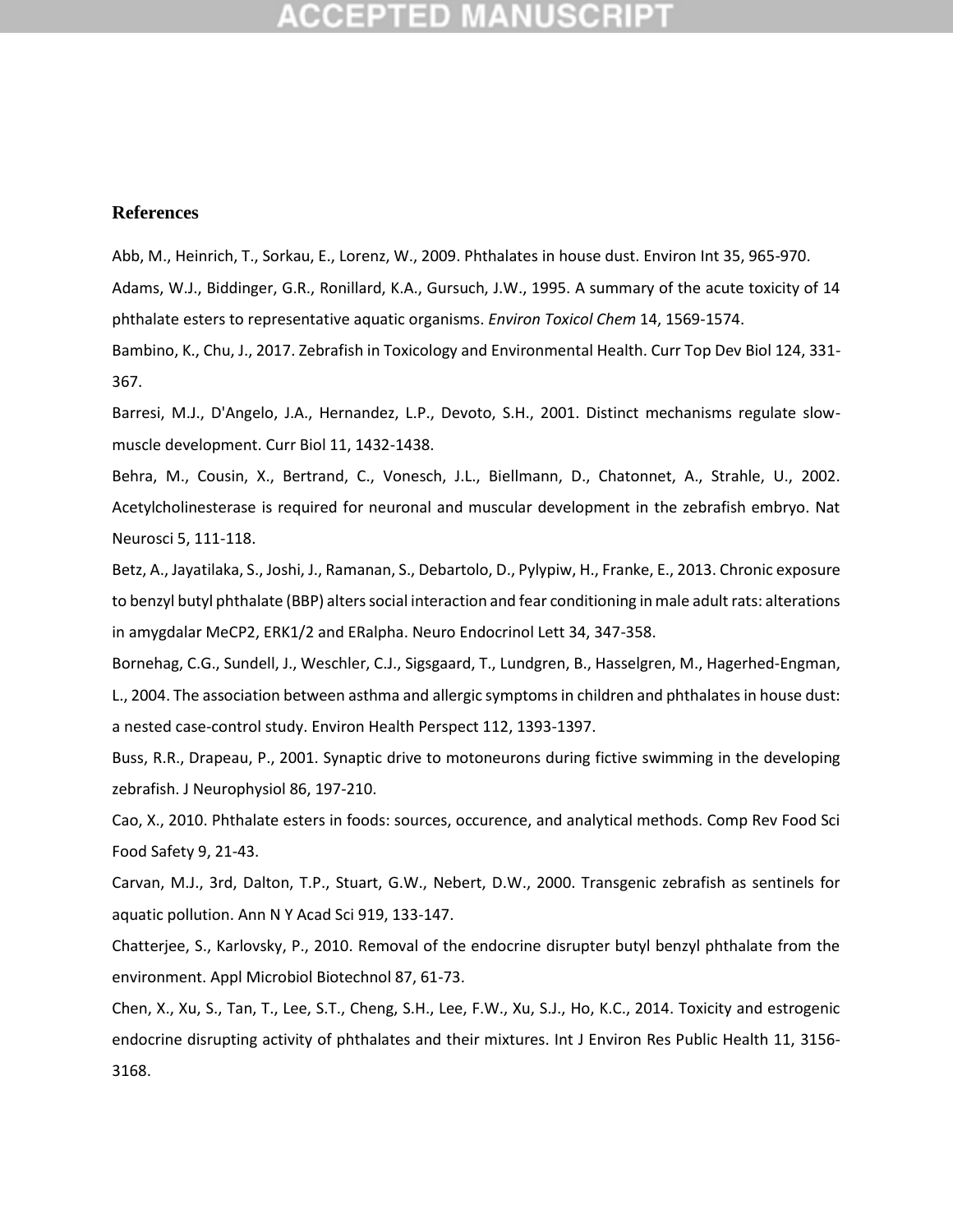## CEPTED

<span id="page-14-13"></span>Dai, Y.J., Jia, Y.F., Chen, N., Bian, W.P., Li, Q.K., Ma, Y.B., Chen, Y.L., Pei, D.S., 2014. Zebrafish as a model system to study toxicology. Environ Toxicol Chem 33, 11-17.

<span id="page-14-8"></span>Devoto, S.H., Melancon, E., Eisen, J.S., Westerfield, M., 1996. Identification of separate slow and fast muscle precursor cells in vivo, prior to somite formation. Development 122, 3371-3380.

<span id="page-14-2"></span>Ema, M., Itami, T., Kawasaki, H., 1991. Evaluation of the embryolethality of butyl benzyl phthalate by conventional and pair-feeding studies in rats. J Appl Toxicol 11, 39-42.

<span id="page-14-3"></span>Ema, M., Miyawaki, E., 2002. Effects on development of the reproductive system in male offspring of rats given butyl benzyl phthalate during late pregnancy. Reprod Toxicol 16, 71-76.

<span id="page-14-11"></span>Felsenfeld, A.L., Curry, M., Kimmel, C.B., 1991. The fub-1 mutation blocks initial myofibril formation in zebrafish muscle pioneer cells. Dev Biol 148, 23-30.

<span id="page-14-4"></span>Gray, L.E., Jr., Ostby, J., Furr, J., Price, M., Veeramachaneni, D.N., Parks, L., 2000. Perinatal exposure to the phthalates DEHP, BBP, and DINP, but not DEP, DMP, or DOTP, alters sexual differentiation of the male rat. Toxicol Sci 58, 350-365.

<span id="page-14-12"></span>Halpern, M.E., Ho, R.K., Walker, C., Kimmel, C.B., 1993. Induction of muscle pioneers and floor plate is distinguished by the zebrafish no tail mutation. Cell 75, 99-111.

<span id="page-14-10"></span>Hanneman, E.H., 1992. Diisopropylfluorophosphate inhibits acetylcholinesterase activity and disrupts somitogenesis in the zebrafish. J Exp Zool 263, 41-53.

<span id="page-14-6"></span>Hill, A.J., Teraoka, H., Heideman, W., Peterson, R.E., 2005. Zebrafish as a model vertebrate for investigating chemical toxicity. Toxicol Sci 86, 6-19.

<span id="page-14-9"></span>Hirata, H., Saint-Amant, L., Waterbury, J., Cui, W., Zhou, W., Li, Q., Goldman, D., Granato, M., Kuwada, J.Y., 2004. accordion, a zebrafish behavioral mutant, has a muscle relaxation defect due to a mutation in the ATPase Ca2+ pump SERCA1. Development 131, 5457-5468.

<span id="page-14-1"></span>Jarmolowicz, S., Demska-Zakes, K., Zakes, Z., 2014. Impact of butyl benzyl phthalate on development of the reproductive system of European pikeperch, Sander lucioperca (L.). Acta Vet Hung 62, 397-407.

<span id="page-14-0"></span>Jobling, S., Reynolds, T., White, R., Parker, M.G., Sumpter, J.P., 1995. A variety of environmentally persistent chemicals, including some phthalate plasticizers, are weakly estrogenic. Environ Health Perspect 103, 582-587.

<span id="page-14-5"></span>Kaplan, L.A., Nabel, M., Van Cleef-Toedt, K., Proffitt, A.R., Pylypiw, H.M., Jr., 2013. Impact of benzyl butyl phthalate on shoaling behavior in Fundulus heteroclitus (mummichog) populations. Mar Environ Res 86, 70-75.

<span id="page-14-7"></span>Kimmel, C.B., Ballard, W.W., Kimmel, S.R., Ullmann, B., Schilling, T.F., 1995. Stages of embryonic development of the zebrafish. Dev Dyn 203, 253-310.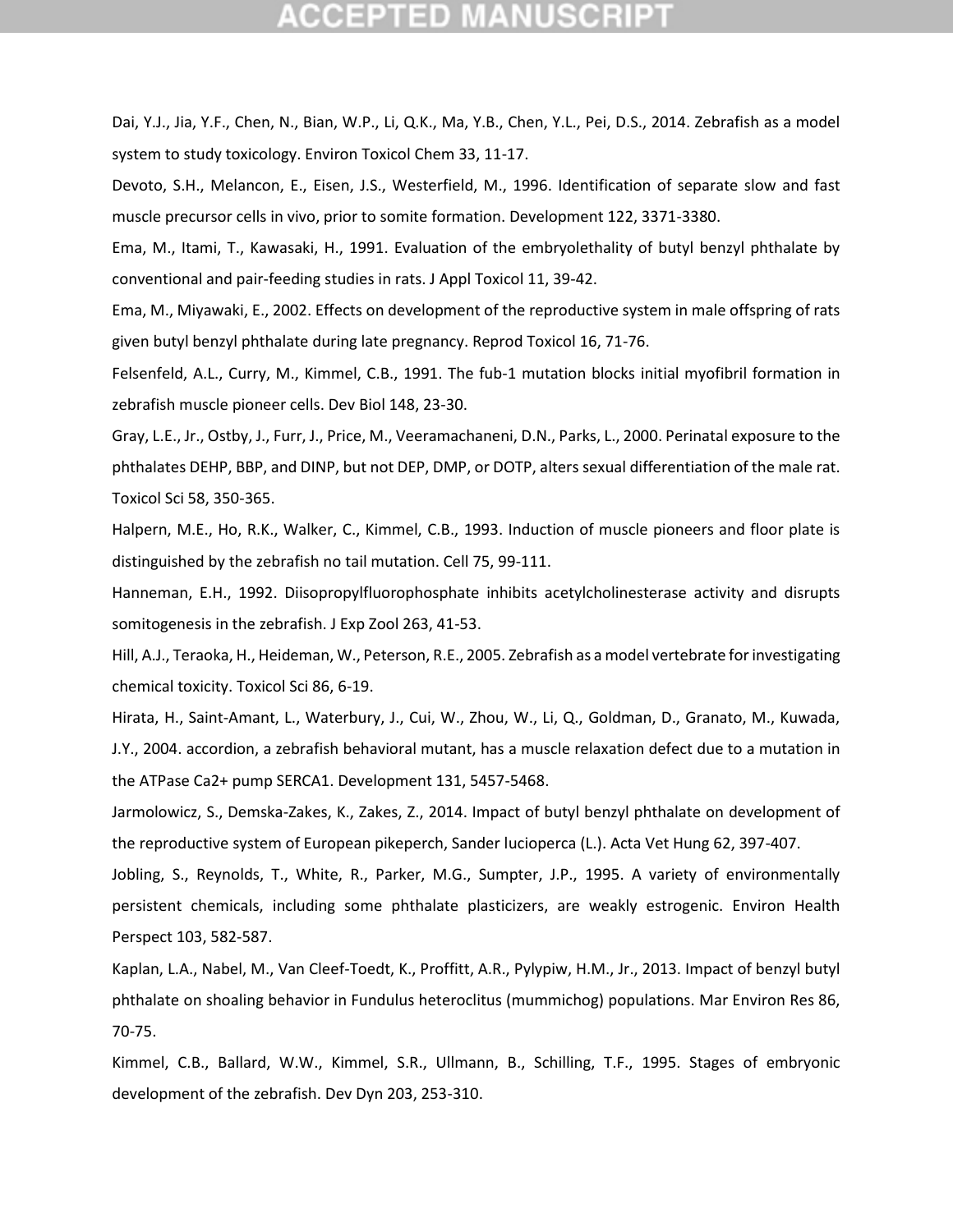## CEPTED

<span id="page-15-4"></span>Latini, G., 2005. Monitoring phthalate exposure in humans. Clin Chim Acta 361, 20-29.

<span id="page-15-8"></span>Lawson, N.D., Weinstein, B.M., 2002. In vivo imaging of embryonic vascular development using transgenic zebrafish. Dev Biol 248, 307-318.

<span id="page-15-9"></span>Lefebvre, J.L., Ono, F., Puglielli, C., Seidner, G., Franzini-Armstrong, C., Brehm, P., Granato, M., 2004. Increased neuromuscular activity causes axonal defects and muscular degeneration. Development 131, 2605-2618.

<span id="page-15-3"></span>Lin, S., Ku, H.Y., Su, P.H., Chen, J.W., Huang, P.C., Angerer, J., Wang, S.L., 2011. Phthalate exposure in pregnant women and their children in central Taiwan. Chemosphere 82, 947-955.

<span id="page-15-7"></span>Liu, P.S., Tseng, F.W., Liu, J.H., 2009. Comparative suppression of phthalate monoesters and phthalate diesters on calcium signalling coupled to nicotinic acetylcholine receptors. J Toxicol Sci 34, 255-263.

<span id="page-15-6"></span>Lyche, J.L., Gutleb, A.C., Bergman, A., Eriksen, G.S., Murk, A.J., Ropstad, E., Saunders, M., Skaare, J.U., 2009. Reproductive and developmental toxicity of phthalates. J Toxicol Environ Health B Crit Rev 12, 225- 249.

<span id="page-15-2"></span>Main, K.M., Mortensen, G.K., Kaleva, M.M., Boisen, K.A., Damgaard, I.N., Chellakooty, M., Schmidt, I.M., Suomi, A.M., Virtanen, H.E., Petersen, D.V., Andersson, A.M., Toppari, J., Skakkebaek, N.E., 2006. Human breast milk contamination with phthalates and alterations of endogenous reproductive hormones in infants three months of age. Environ Health Perspect 114, 270-276.

<span id="page-15-11"></span>Mizell, M., Romig, E.S., 1997. The aquatic vertebrate embryo as a sentinel for toxins: zebrafish embryo dechorionation and perivitelline space microinjection. Int J Dev Biol 41, 411-423.

<span id="page-15-10"></span>Odenthal, J., Haffter, P., Vogelsang, E., Brand, M., van Eeden, F.J., Furutani-Seiki, M., Granato, M., Hammerschmidt, M., Heisenberg, C.P., Jiang, Y.J., Kane, D.A., Kelsh, R.N., Mullins, M.C., Warga, R.M., Allende, M.L., Weinberg, E.S., Nusslein-Volhard, C., 1996. Mutations affecting the formation of the notochord in the zebrafish, Danio rerio. Development 123, 103-115.

<span id="page-15-0"></span>Oehlmann, J., Oetken, M., Schulte-Oehlmann, U., 2008. A critical evaluation of the environmental risk assessment for plasticizers in the freshwater environment in Europe, with special emphasis on bisphenol A and endocrine disruption. Environ Res 108, 140-149.

<span id="page-15-5"></span>Oehlmann, J., Schulte-Oehlmann, U., Kloas, W., Jagnytsch, O., Lutz, I., Kusk, K.O., Wollenberger, L., Santos, E.M., Paull, G.C., Van Look, K.J., Tyler, C.R., 2009. A critical analysis of the biological impacts of plasticizers on wildlife. Philos Trans R Soc Lond B Biol Sci 364, 2047-2062.

<span id="page-15-1"></span>Page, B.D., Lacroix, G.M., 1995. The occurrence of phthalate ester and di-2-ethylhexyl adipate plasticizers in Canadian packaging and food sampled in 1985-1989: a survey. Food Addit Contam 12, 129-151.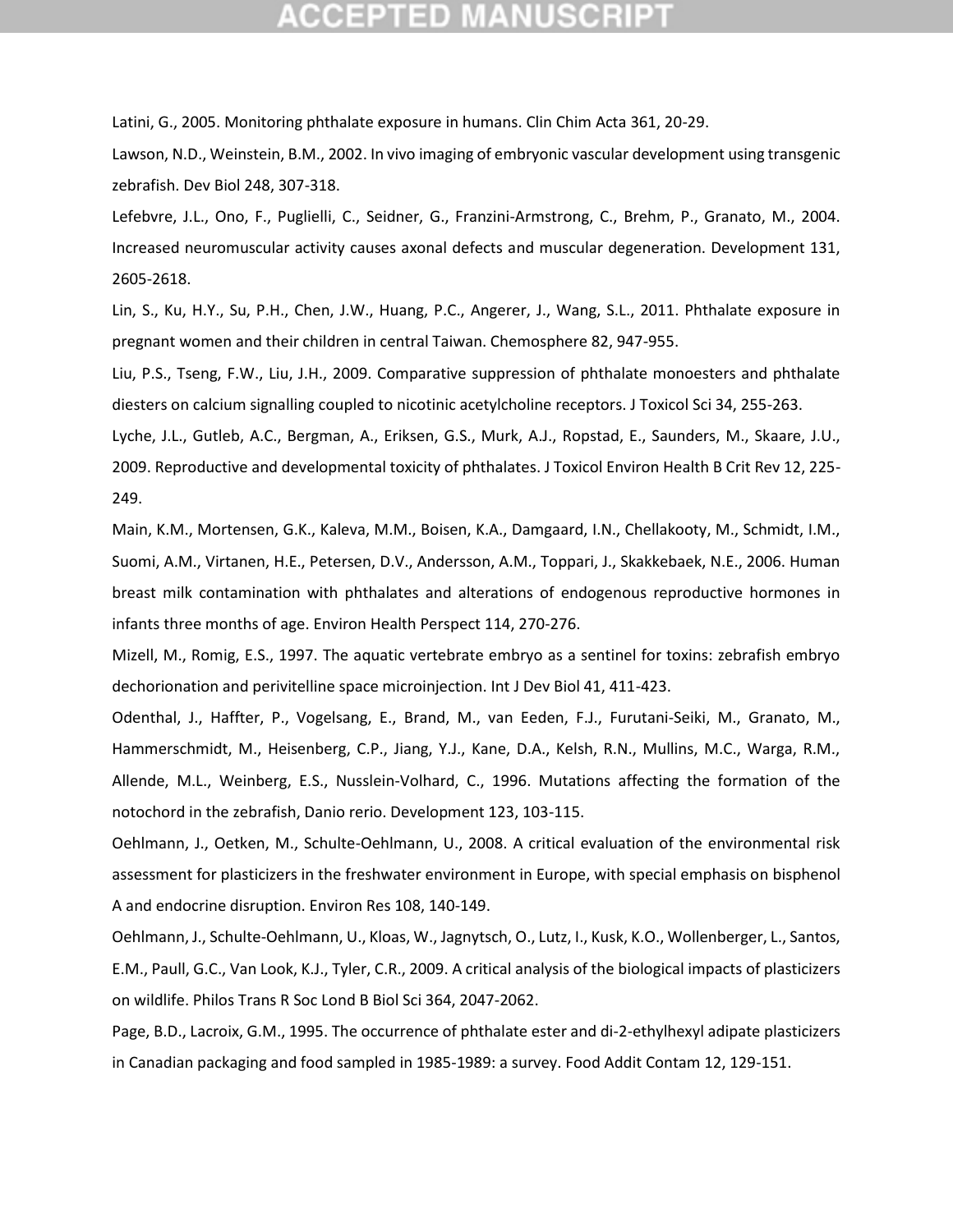## PTED

<span id="page-16-4"></span>Parks, L.G., Ostby, J.S., Lambright, C.R., Abbott, B.D., Klinefelter, G.R., Barlow, N.J., Gray, L.E., Jr., 2000. The plasticizer diethylhexyl phthalate induces malformations by decreasing fetal testosterone synthesis during sexual differentiation in the male rat. Toxicol Sci 58, 339-349.

<span id="page-16-5"></span>Piersma, A.H., Verhoef, A., te Biesebeek, J.D., Pieters, M.N., Slob, W., 2000. Developmental toxicity of butyl benzyl phthalate in the rat using a multiple dose study design. Reprod Toxicol 14, 417-425.

<span id="page-16-3"></span>Planello, R., Herrero, O., Martinez-Guitarte, J.L., Morcillo, G., 2011. Comparative effects of butyl benzyl phthalate (BBP) and di(2-ethylhexyl) phthalate (DEHP) on the aquatic larvae of Chironomus riparius based on gene expression assays related to the endocrine system, the stress response and ribosomes. Aquat Toxicol 105, 62-70.

<span id="page-16-7"></span>Roy, N.M., DeWolf, S., Carneiro, B., 2015. Evaluation of the developmental toxicity of lead in the Danio rerio body. Aquat Toxicol 158, 138-148.

<span id="page-16-2"></span>Rudel, R.A., Camann, D.E., Spengler, J.D., Korn, L.R., Brody, J.G., 2003. Phthalates, alkylphenols, pesticides, polybrominated diphenyl ethers, and other endocrine-disrupting compounds in indoor air and dust. Environ Sci Technol 37, 4543-4553.

<span id="page-16-8"></span>Sagerstrom, C.G., Grinblat, Y., Sive, H., 1996. Anteroposterior patterning in the zebrafish, Danio rerio: an explant assay reveals inductive and suppressive cell interactions. Development 122, 1873-1883.

<span id="page-16-6"></span>Saillenfait, A.M., Sabate, J.P., Gallissot, F., 2003. Comparative embryotoxicities of butyl benzyl phthalate, mono-n-butyl phthalate and mono-benzyl phthalate in mice and rats: in vivo and in vitro observations. Reprod Toxicol 17, 575-583.

<span id="page-16-1"></span>Schecter, A., Lorber, M., Guo, Y., Wu, Q., Yun, S.H., Kannan, K., Hommel, M., Imran, N., Hynan, L.S., Cheng, D., Colacino, J.A., Birnbaum, L.S., 2013. Phthalate concentrations and dietary exposure from food purchased in New York State. Environ Health Perspect 121, 473-494.

<span id="page-16-0"></span>Schettler, T., 2006. Human exposure to phthalates via consumer products. Int J Androl 29, 134-139; discussion 181-135.

<span id="page-16-10"></span>Scholz, S., Fischer, S., Gundel, U., Kuster, E., Luckenbach, T., Voelker, D., 2008. The zebrafish embryo model in environmental risk assessment--applications beyond acute toxicity testing. Environ Sci Pollut Res Int 15, 394-404.

<span id="page-16-9"></span>Schulte-Merker, S., Hammerschmidt, M., Beuchle, D., Cho, K.W., De Robertis, E.M., Nusslein-Volhard, C., 1994. Expression of zebrafish goosecoid and no tail gene products in wild-type and mutant no tail embryos. Development 120, 843-852.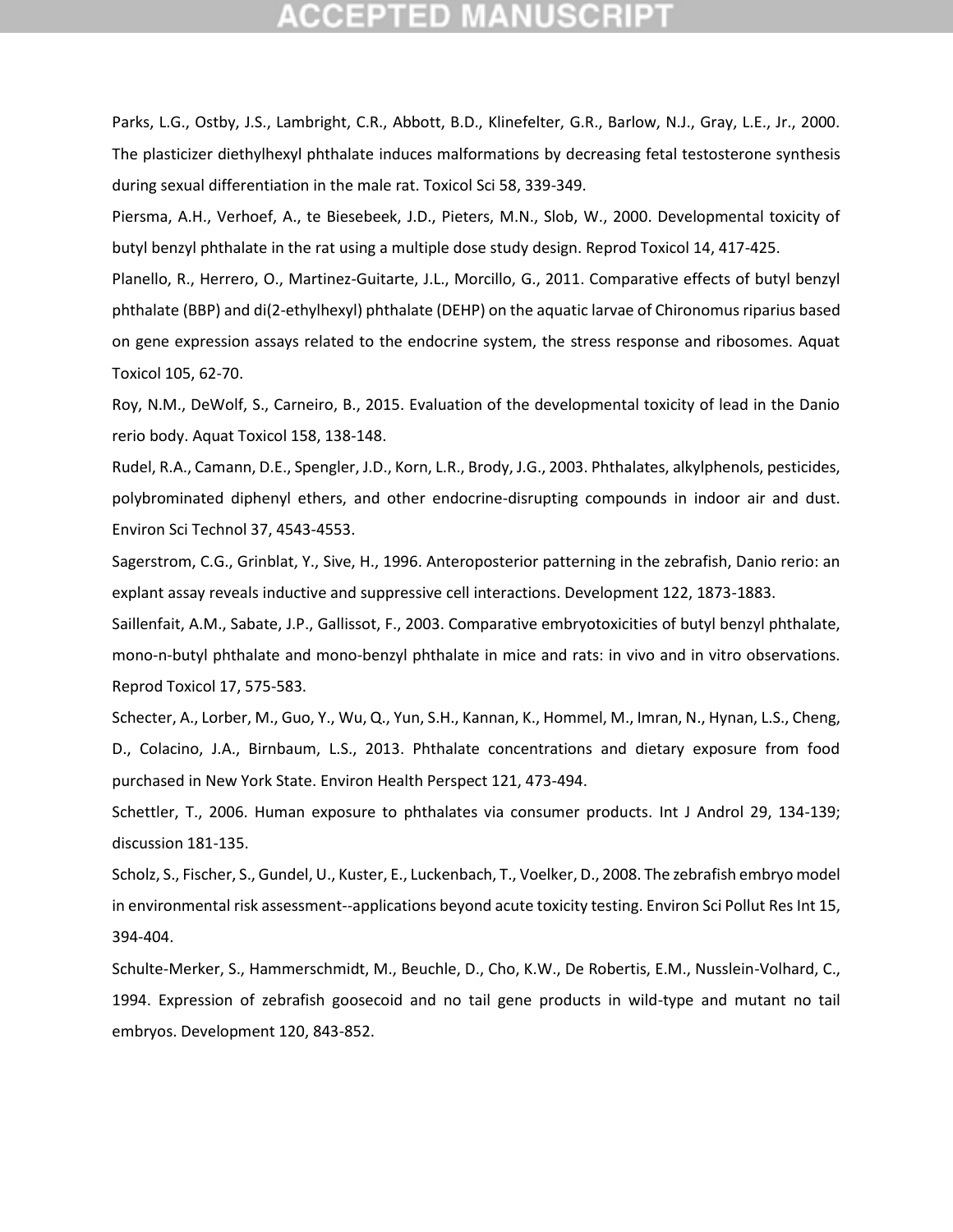## GEPTED

<span id="page-17-4"></span>Sharpe, R.M., Fisher, J.S., Millar, M.M., Jobling, S., Sumpter, J.P., 1995. Gestational and lactational exposure of rats to xenoestrogens results in reduced testicular size and sperm production. Environ Health Perspect 103, 1136-1143.

<span id="page-17-12"></span>Sipes, N.S., Padilla, S., Knudsen, T.B., 2011. Zebrafish: as an integrative model for twenty-first century toxicity testing. Birth Defects Res C Embryo Today 93, 256-267.

<span id="page-17-5"></span>Sohn, J., Kim, S., Koschorreck, J., Kho, Y., Choi, K., 2016. Alteration of sex hormone levels and steroidogenic pathway by several low molecular weight phthalates and their metabolites in male zebrafish (Danio rerio) and/or human adrenal cell (H295R) line. J Hazard Mater 320, 45-54.

<span id="page-17-1"></span>Staples, C.A., Adams, W.J., Parkerton, T.F., Gorsuch, J.W., 1997. Aquatic Toxicity of Eighteen Phthalate Esters. *Environ Toxicol Chem* 16, 875-891.

<span id="page-17-9"></span>Stemple, D.L., 2005. Structure and function of the notochord: an essential organ for chordate development. Development 132, 2503-2512.

<span id="page-17-11"></span><span id="page-17-3"></span>Stickney, H.L., Barresi, M.J., Devoto, S.H., 2000. Somite development in zebrafish. Dev Dyn 219, 287-303. Swan, S.H., 2008. Environmental phthalate exposure in relation to reproductive outcomes and other health endpoints in humans. Environ Res 108, 177-184.

<span id="page-17-2"></span>Wan, H.T., Leung, P.Y., Zhao, Y.G., Wei, X., Wong, M.H., Wong, C.K., 2013. Blood plasma concentrations of endocrine disrupting chemicals in Hong Kong populations. J Hazard Mater 261, 763-769.

<span id="page-17-10"></span>Weinberg, E.S., Allende, M.L., Kelly, C.S., Abdelhamid, A., Murakami, T., Andermann, P., Doerre, O.G., Grunwald, D.J., Riggleman, B., 1996. Developmental regulation of zebrafish MyoD in wild-type, no tail and spadetail embryos. Development 122, 271-280.

<span id="page-17-7"></span>Westerfield, M., 1993. The zebrafish book: a guide for the laboratory use of zebrafish (*Brachydanio rerio*). Zebrafish International Resource Center, Eugene, OR.

<span id="page-17-0"></span>Wibe, A.E., Billing, A., Rosenqvist, G., Jenssen, B.M., 2002. Butyl benzyl phthalate affects shoaling behavior and bottom-dwelling behavior in threespine stickleback. Environ Res 89, 180-187.

<span id="page-17-6"></span>Wibe, A.E., Fjeld, E., Rosenqvist, G., Jenssen, B.M., 2004. Postexposure effects of DDE and butylbenzylphthalate on feeding behavior in threespine stickleback. Ecotoxicol Environ Saf 57, 213-219.

<span id="page-17-8"></span>Yamada, T., Placzek, M., Tanaka, H., Dodd, J., Jessell, T.M., 1991. Control of cell pattern in the developing nervous system: polarizing activity of the floor plate and notochord. Cell 64, 635-647.

<span id="page-17-13"></span>Yang, L., Ho, N.Y., Alshut, R., Legradi, J., Weiss, C., Reischl, M., Mikut, R., Liebel, U., Muller, F., Strahle, U., 2009. Zebrafish embryos as models for embryotoxic and teratological effects of chemicals. Reprod Toxicol 28, 245-253.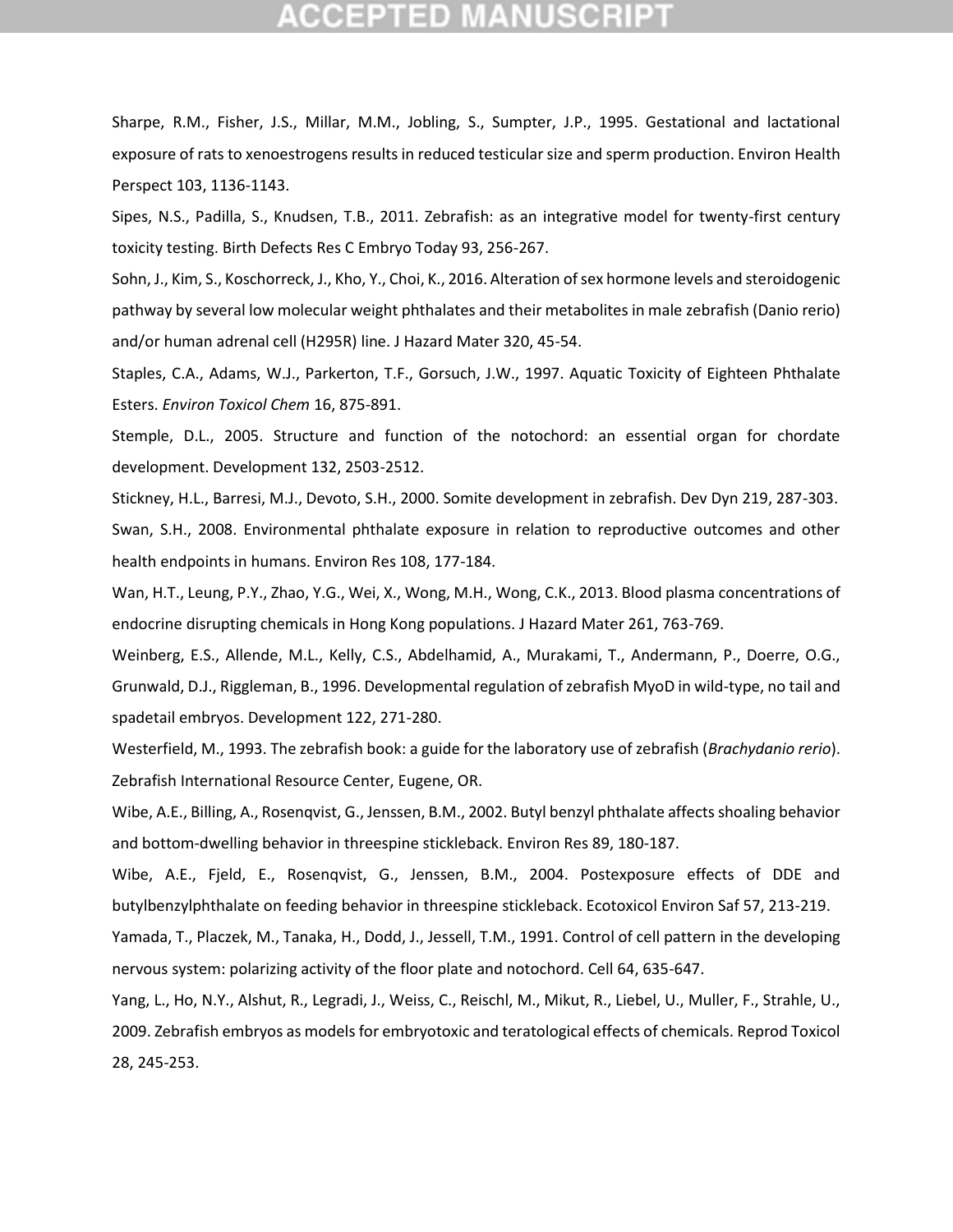#### TED **NUSCR**

<span id="page-18-0"></span>Yuwatini, E., Hata, N., Taguchi, S., 2006. Behavior of di(2-ethylhexyl) phthalate discharged from domestic waste water into aquatic environment. J Environ Monit 8, 191-196.

<span id="page-18-2"></span>Zhang, C., Yang, X., He, Z., Zhong, Q., Guo, J., Hu, X.J., Xiong, L., Liu, D., 2014. Influence of BBP exposure on nervous system and antioxidant system in zebrafish. Ecotoxicology 23, 1854-1857.

<span id="page-18-1"></span>Zimmermann, S., Gruber, L., Schlummer, M., Smolic, S., Fromme, H., 2012. Determination of phthalic acid diesters in human milk at low ppb levels. Food Addit Contam Part A Chem Anal Control Expo Risk Assess 29, 1780-1790.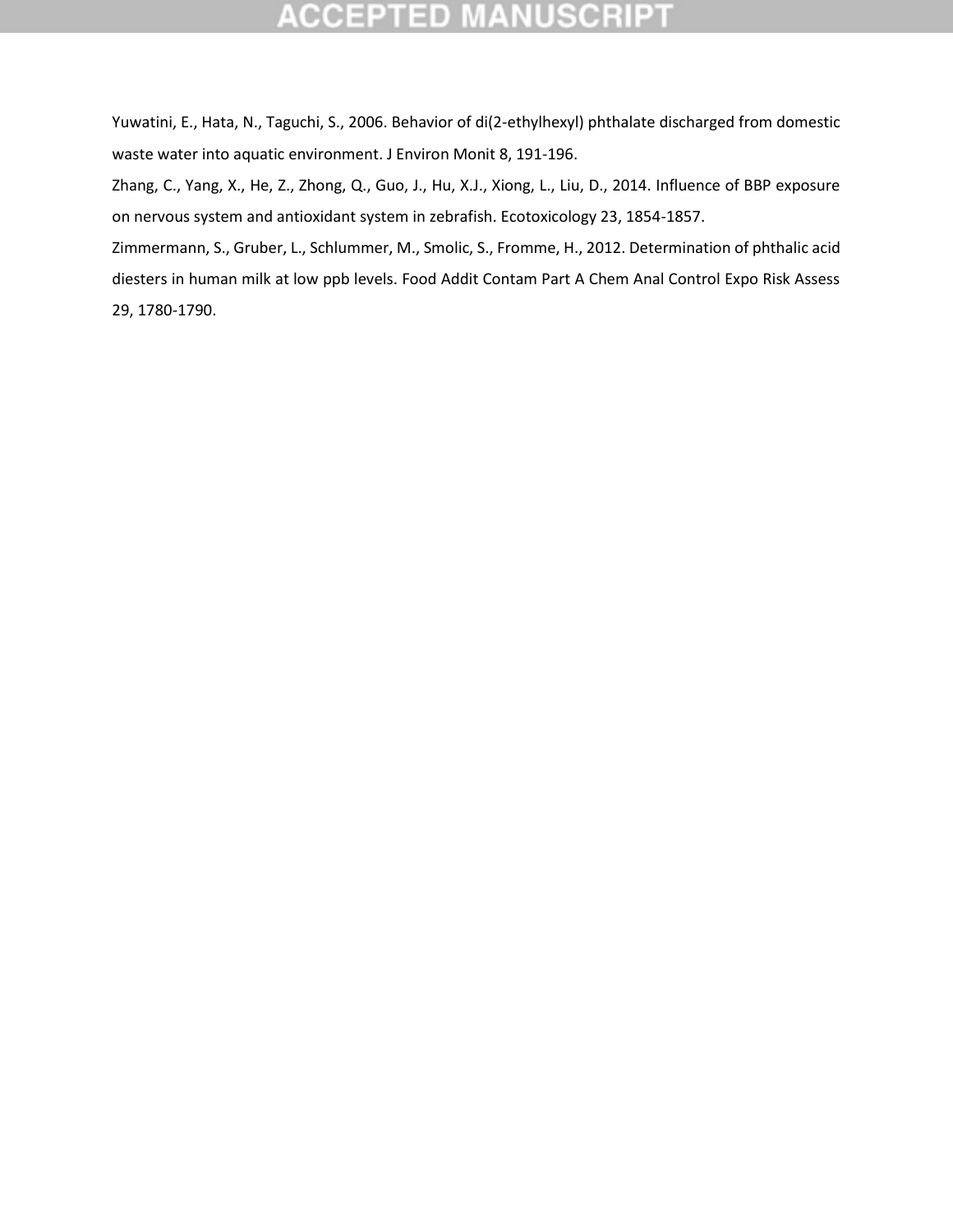#### COEP 10

### **Figure Legends**



**Fig. 1.** Live Images of control and BBP treated embryos at 24hpf in lateral views. Zoomed images of tails (A'-D'). Control (A, A') embryos demonstrate linear extension of the tail marked by a straight notochord (large dashes) and classic chevron shaped somites (small dashes). Increasing concentrations of BBP (B-D') cause concentration-dependent malformations in tail extension and development including wavy notochords, loss of somite patterning or somites, curved tail and necrosis (arrows).  $(A, A')$  Control,  $(B, B')$  10 $\mu$ M BBP,  $(C, C')$  20 $\mu$ M BBP and  $(D, D')$  30 $\mu$ M BBP.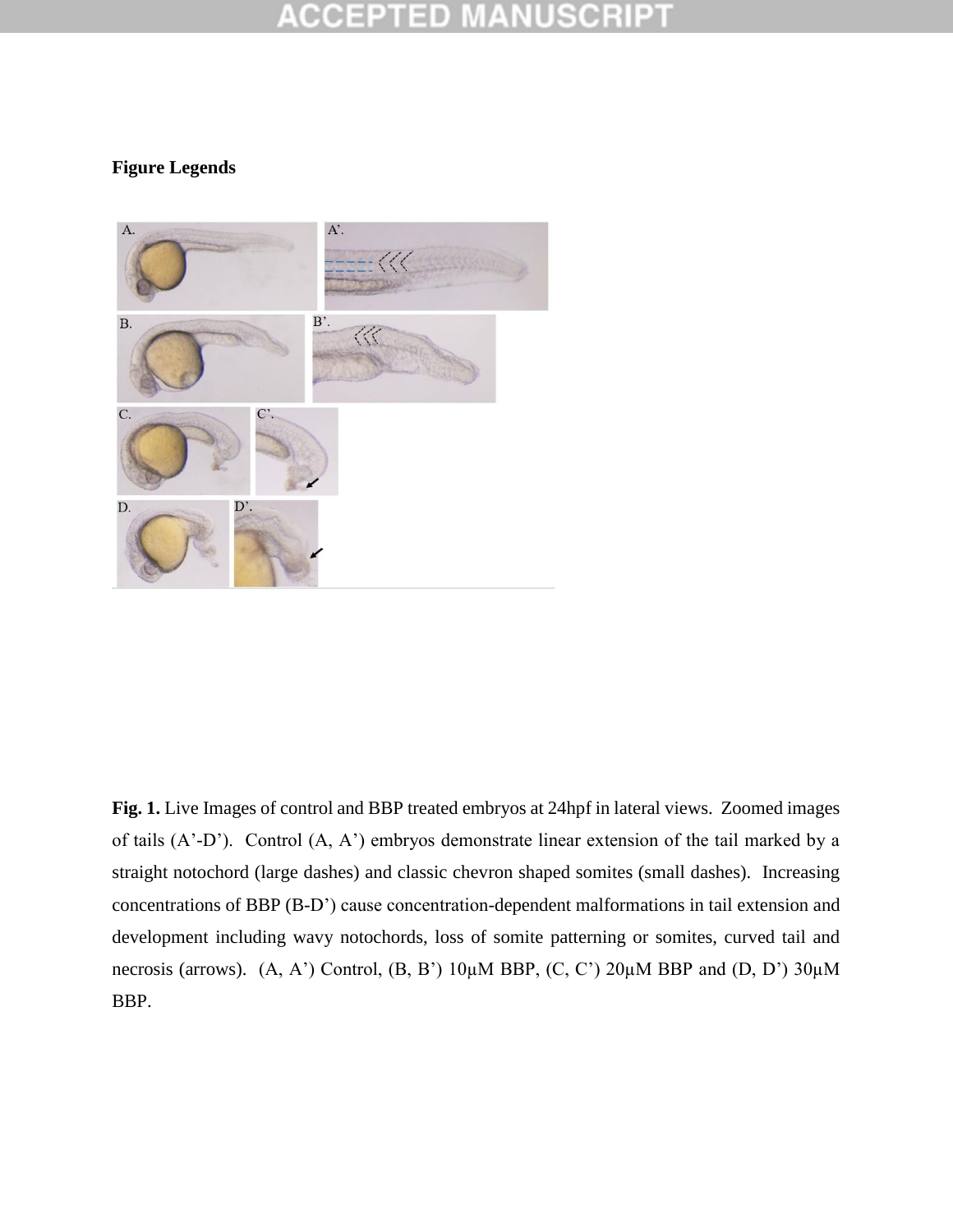#### **ISCRIPT ACCEPT**  $\Box$ D U



**Fig. 2.** *ntl* in situ hybridization of control and BBP treated embryos. (A-D) Whole body lateral views and (A'-D') zoomed images of the tails at 24hpf in lateral view. (E-H) Dorsal views at 12hpf. (A, A', E) Control, (B, B', F) 10µM BBP, (C, C', G) 20µM BBP and (D, D', H) 30µM BBP. Arrows note wavy notochords.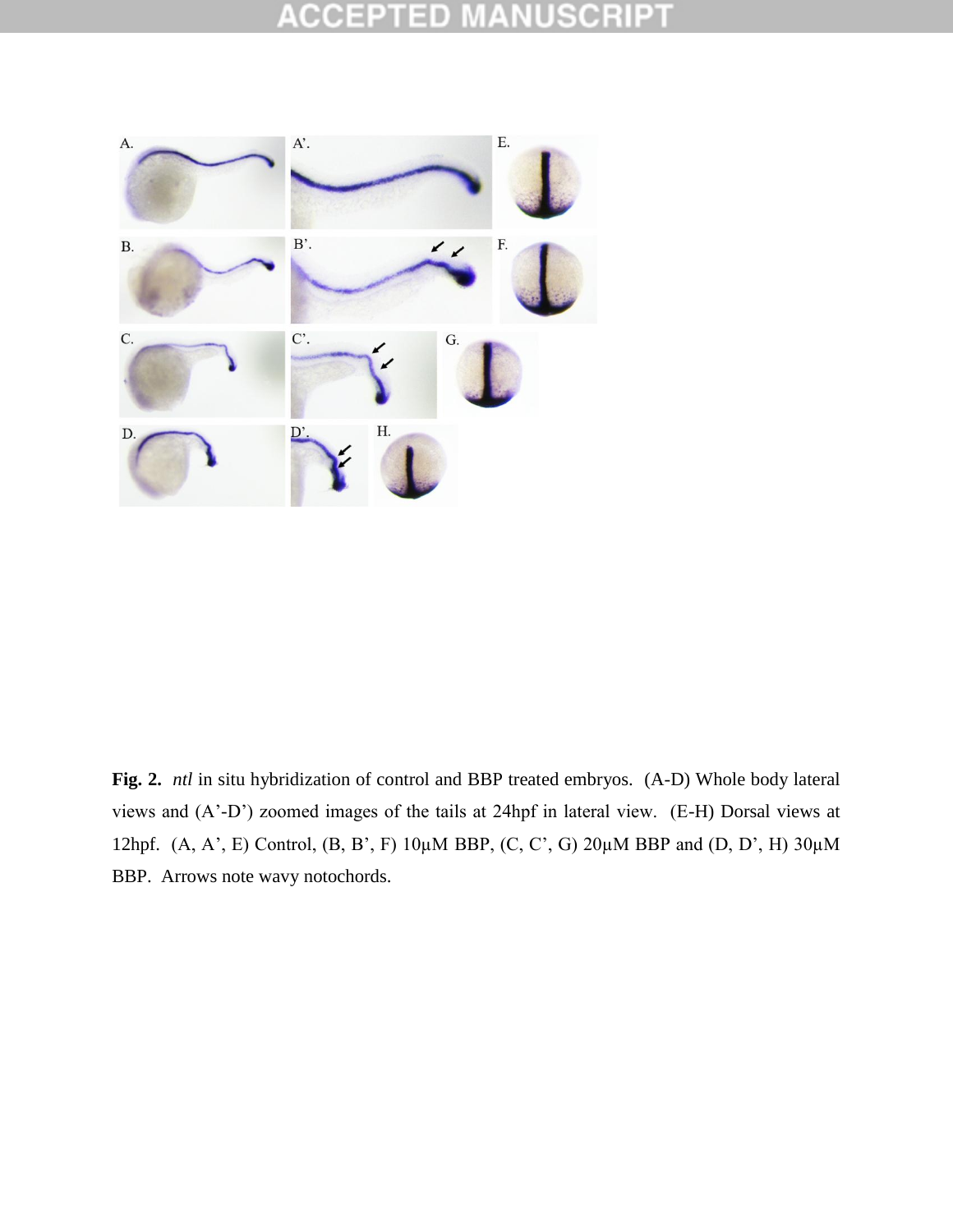#### SCRII Ŧ CCEP  $\Box$  D



**Fig.3.** *myoD* in situ hybridization of control and BBP treated embryos. (A-D) Zoomed images of the tails at 24hpf in lateral view. (A) Control, (B) 10µM BBP, (C) 20µM BBP and (D) 30µM BBP demonstrating concentration-dependent alterations to *myoD* staining. Dashes represent normal chevron shaped somites (A,B) or show disorganized somite boundaries (C). Lines represent areas where *myoD* expression is not defined.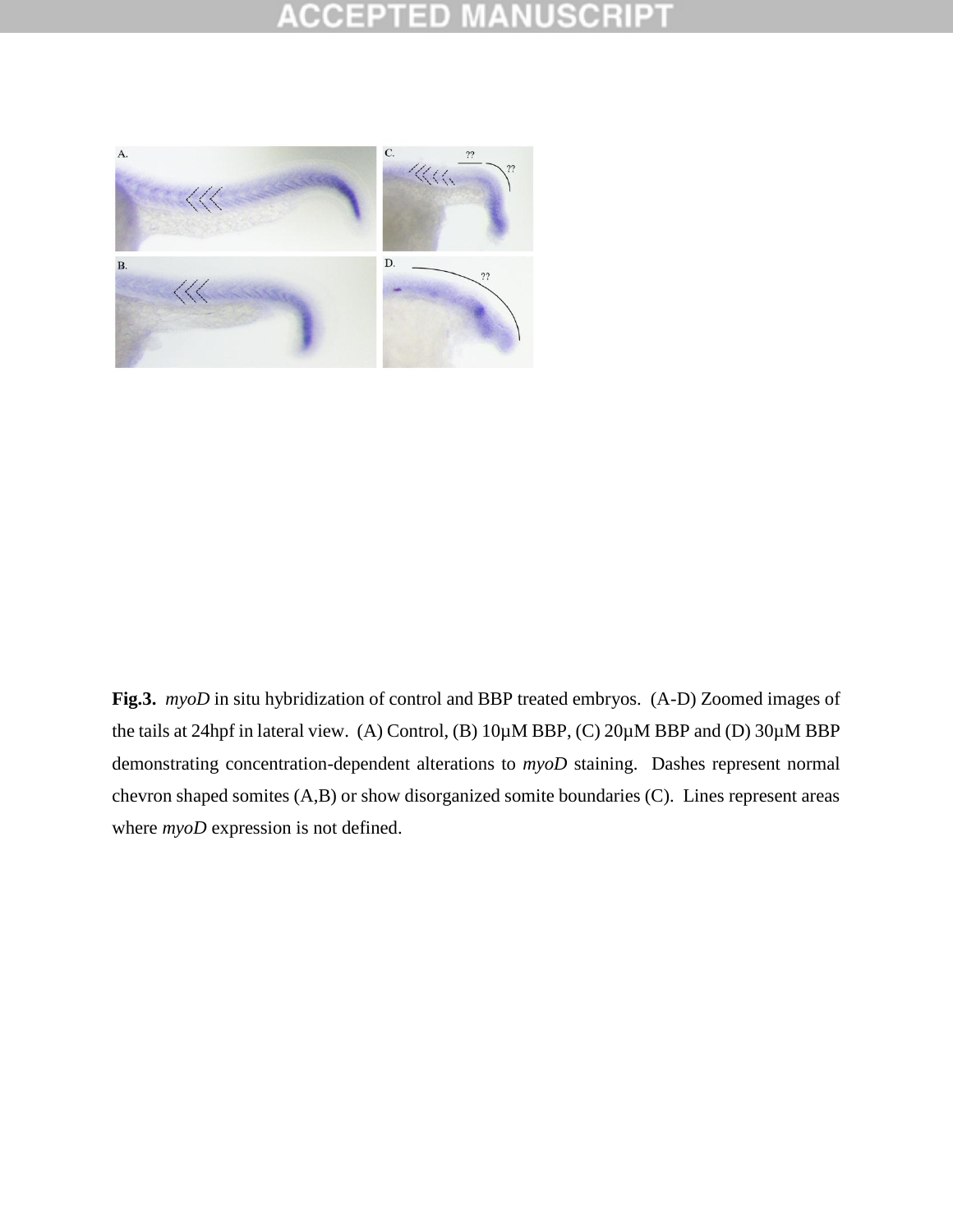#### CCEPT  $\Box$  D



**Fig.4.** Whole mount fluorescent immunohistochemistry using F59 myosin specific antibody at 24hpf. (A-D) Zoomed images of the tails at 24hpf in lateral view. (A) Control, (B) 10 $\mu$ M BBP, (C) 20µM BBP and (D) 30µM BBP demonstrating concentration-dependent alterations to myofibril arrangement within somites. Dashed lines represent normal chevron shaped somites (A,B) or show disorganized somite boundaries (C,D). Arrows in A show linear myofibril arrangements within somites. Dotted lines demarcate wavy myofibril arrangement shown by arrowhead (B). Solid arches represent areas where F59 staining is not defined and loss of myofibrils is detected.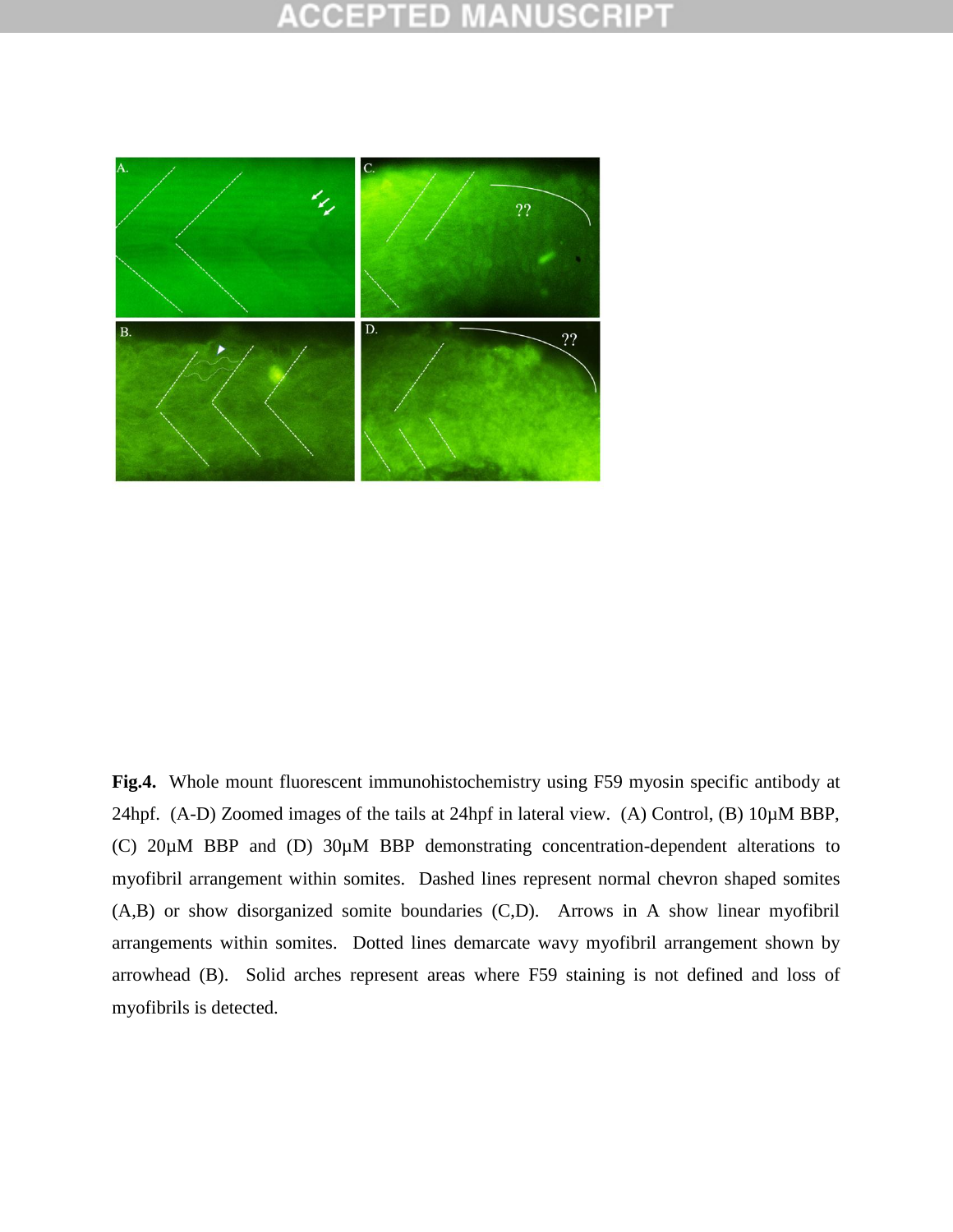

**Fig.5.** *fli-1* transgenics and vasculature. Live lateral images of vasculature as seen by green fluorescent protein. Whole image of control embryo at 24hpf (A) with dashed box denoting area of imaging in zoomed view (B). Increasing concentrations of BBP induced vascular defects including truncation of vessel migration (C, asterisks) and branching of ISVs (D,E, brackets) in both 10µM and 20µM concentrations. Vascular staining is absent at the highest BBP concentration. ISV: intersegmental vessels, DA: dorsal aorta, DLAV: dorsal longitudinal anastomotic vessel, MCeV: mid-cerebral vein